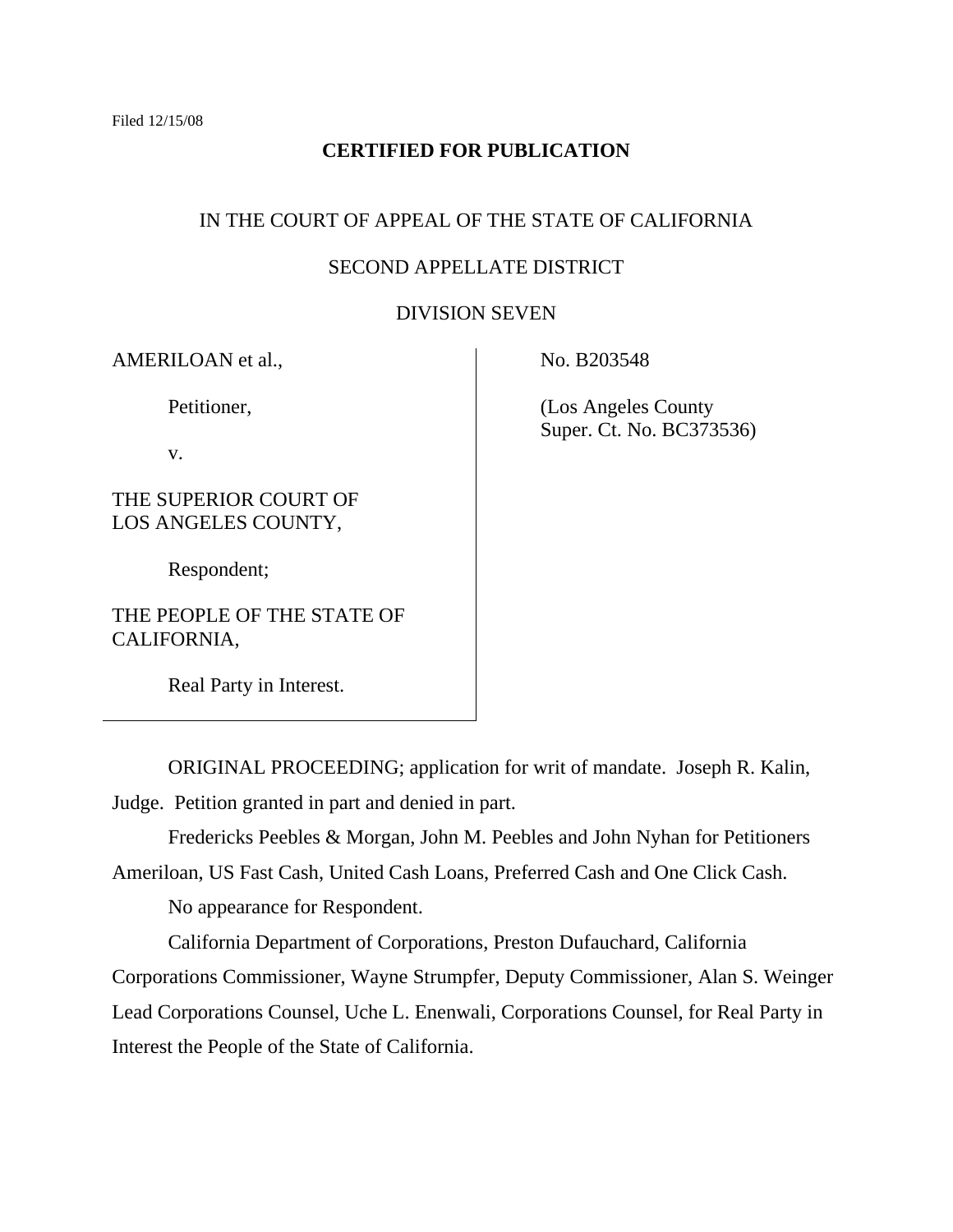As a matter of federal law, absent congressional authorization or an Indian tribe's consent to suit, a federally recognized Indian tribe enjoys immunity from any suit in state court, even if the activity that is the subject of the lawsuit is purely commercial in nature or occurs on nontribal lands. (*Kiowa Tribe of Oklahoma v. Manufacturing Technologies, Inc.* (1998) 523 U.S. 751, 754-755 [118 S.Ct. 1700, 140 L.Ed.2d 981 (*Kiowa*).) That immunity extends to a tribe's for-profit business entities when the entity is operating on behalf of the tribe. (See *Agua Caliente Band of Cahuilla Indians v. Superior Court*  (2006) 40 Cal.4th 239, 247-248 (*Agua Caliente*); *Redding Rancheria v. Superior Court*  (2001) 88 Cal.App.4th 384, 388-389 (*Rancheria*).)

 Five companies providing short-term loans to California residents over the internet seek a writ of mandate compelling the trial court to vacate its order denying their collective motion to quash service of summons in this action by the California Department of Corporations (Department) to enforce various provisions of the Deferred Deposit Transaction Law (DDTL) (Fin. Code, § 2300 et. seq.). The companies assert they are business entities wholly owned by federally recognized Indian tribes and thus protected from this state enforcement action under the doctrine of tribal sovereign immunity.

 Respondent Superior Court erroneously concluded that tribal sovereign immunity does not apply to off-reservation commercial activity, that application of the tribal sovereign immunity doctrine in this enforcement action would intrude on California's exercise of state sovereignty protected by the Tenth Amendment to the United States Constitution and that each of the tribes affiliated with the loan companies had affirmatively waived its immunity and consented to be sued in state court. Accordingly, we grant the petition in part, issue the writ and direct the trial court to vacate its order denying the motion to quash and granting the Department's application for a preliminary injunction. However, because the trial court did not address whether the companies, which are not themselves Indian tribes, operate as "arms of the tribe" for purposes of the tribal sovereign immunity doctrine (see, e.g., *Rancheria, supra,* 88 Cal.App.4th at p. 389; *Trudgeon v. Fantasy Springs Casino* (1999) 71 Cal.App.4th 632, 636-637 (*Trudgeon*)),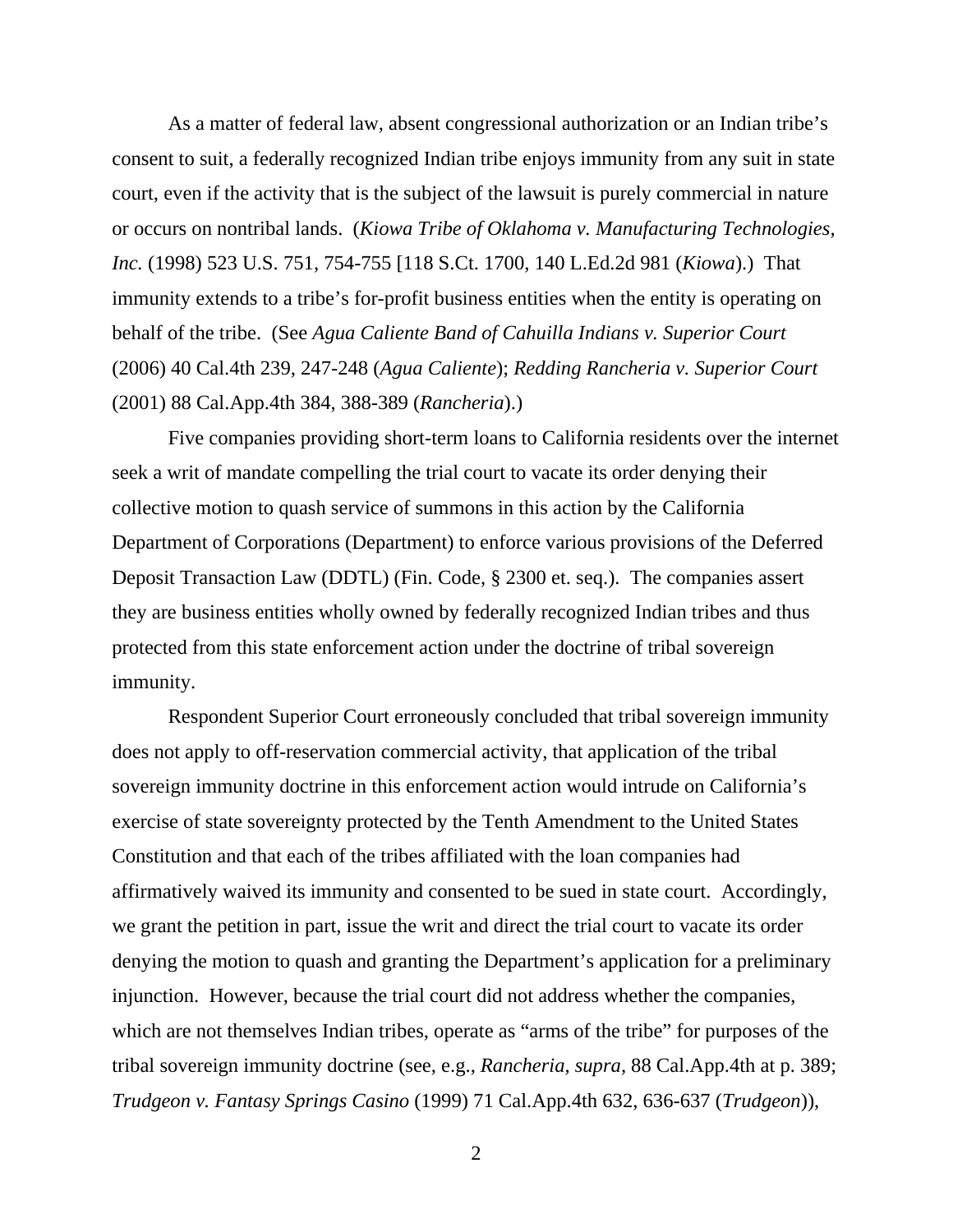we direct the trial court to conduct further proceedings to determine whether the doctrine deprives the court of subject matter jurisdiction in this case.

# **FACTUAL AND PROCEDURAL BACKGROUND**

# 1. *The Initiation of the State Enforcement Action*

 Ameriloan, United Cash Loans, US Fast Cash, Preferred Cash and One Click Cash (collectively payday loan companies) provide internet-based, deferred deposit transactions to California residents, transactions commonly referred to as "payday loans."<sup>1</sup> In June 2007, after its cease and desist orders were ignored, the Department filed suit against the payday loan companies in Los Angeles County Superior Court seeking to enjoin them from doing business with California residents on the ground they were operating in violation of various provisions of the DDTL. In addition to preliminary and permanent injunctions, the Department sought civil penalties under the DDTL.

 On July 30, 2007 the trial court granted the Department's ex parte request for a temporary restraining order against each of the payday loan companies and set a hearing date of August 10, 2007 for the payday loan companies to show cause why the request for a preliminary injunction should not be granted.

 2. *The Payday Loan Companies' Motion To Quash and Opposition to the Department's Application for a Preliminary Injunction* 

 After obtaining a continuance of the hearing on the order to show cause, on August 27, 2007 the Miami Nation Enterprise (MNE), "an economic subdivision" of the

<sup>&</sup>lt;sup>1</sup> "Payday lenders" offer short-term loans at inflated interest rates typically to consumers with impaired credit histories. "In financial terms, the product is a very shortterm, single payment loan, in which the lender extends a loan on one date in return for a promise (usually evidenced by a postdated check or by automated clearing house (ACH) authorization) to repay the amount of the loan plus a standard fee, typically in the range of \$15 to \$20 per \$100 borrowed. Notably, the amount of the fee is usually fixed, without regard to the number of days that will elapse between the date of the loan and the fixed repayment date, which is normally the expected date of the borrower's next paycheck." (Mann & Hawkins, *Just Until Payday* (2007) 54 UCLA L.Rev. 855, 861- 862.)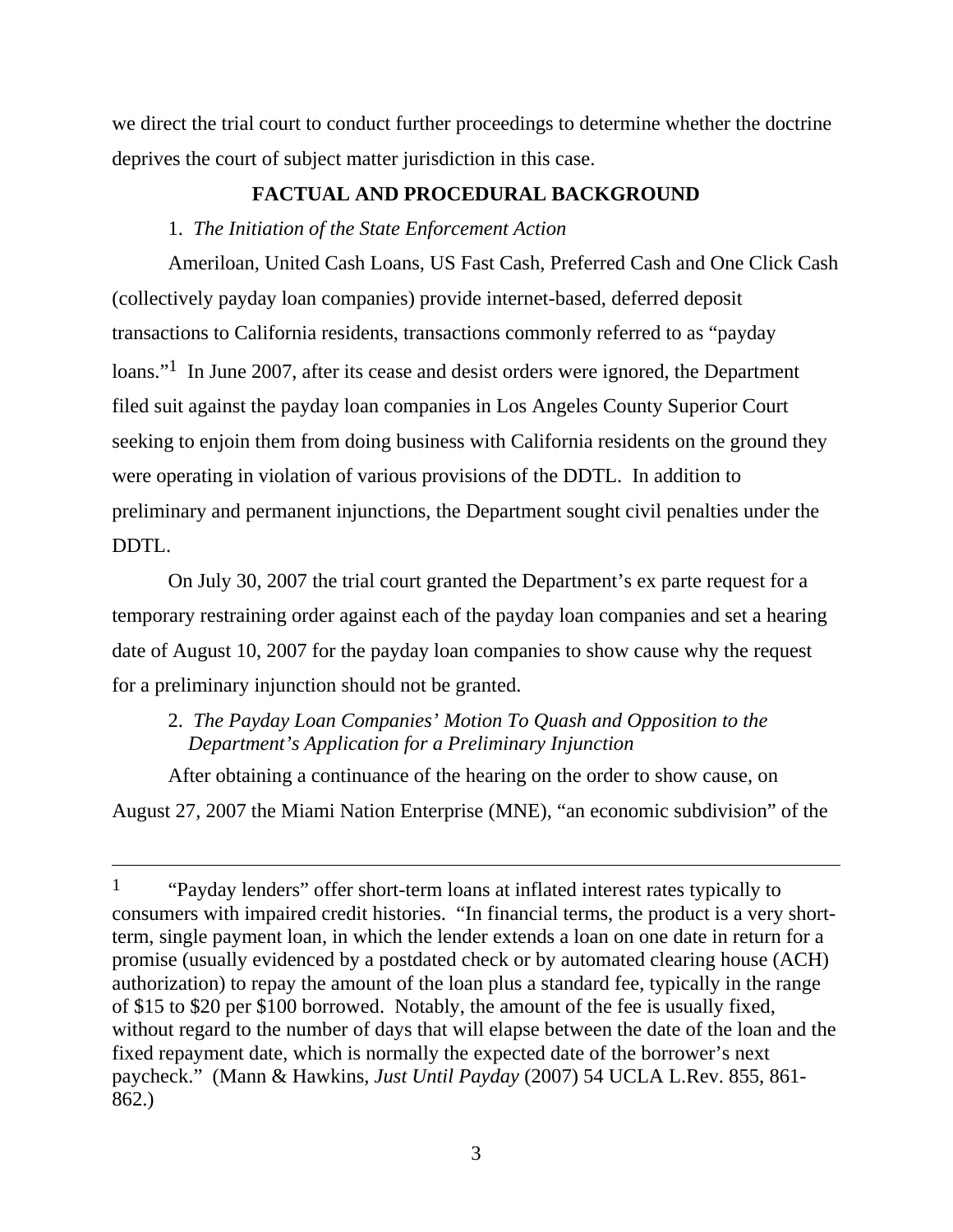Miami Tribe of Oklahoma, a federally recognized Indian tribe organized pursuant to the Oklahoma Welfare Act of 1936 (25 U.S.C. § 501 et seq.), specially appeared in the action and filed a motion to quash challenging the court's subject matter jurisdiction. MNE claimed Ameriloan, US Fast Cash and United Cash Loans were trade names utilized in its cash advance business and were immune from this state enforcement action under the doctrine of tribal sovereign immunity.

 In support of its motion MNE included a copy of the Constitution of the Miami Tribe of Oklahoma, as well as the declaration of Don Brady, the chief executive officer of MNE. According to Brady, MNE was established by the business committee of the Miami Tribe of Oklahoma in May 2005 through resolution number 05-14 (a copy of which was attached to Brady's declaration) for the purpose of supplying a self-sustaining and diversified stream of revenues for the tribe. Brady declared all profits generated from MNE's cash-advance business are "reinvested in economic and governmental purposes of the Miami tribe to fund critical governmental services to [the tribe's] members, such as tribal law enforcement, poverty assistance, housing, nutrition, preschool, elder care programs, school supplies and scholarships." Brady also testified the cash-advance business is a "critical component" of the Miami Tribe's economy and governmental operations and generated "full-time employment" for approximately 43 of its 3,400 members.

 SFS, Inc. (SFS) also specially appeared in the action and filed a joinder in MNE's motion to quash and opposition to the application for a preliminary injunction. According to the declarations accompanying SFS's joinder, One Click Cash and Preferred Cash are trade names utilized by SFS, a corporation wholly owned by the Santee Sioux Nation (Santee Sioux), a federally recognized Indian tribe organized under the Indian Reorganization Act of 1934 (25 U.S.C. § 476). Along with its joinder, SFS provided the declaration of Robert Campbell, a member of the Santee Sioux's tribal counsel and treasurer of SFS. Campbell explained SFS was created by the Santee Sioux in March 2005 for the purpose of establishing a business entity to provide short-term loans and cash-advance services and, through the profits achieved in that effort,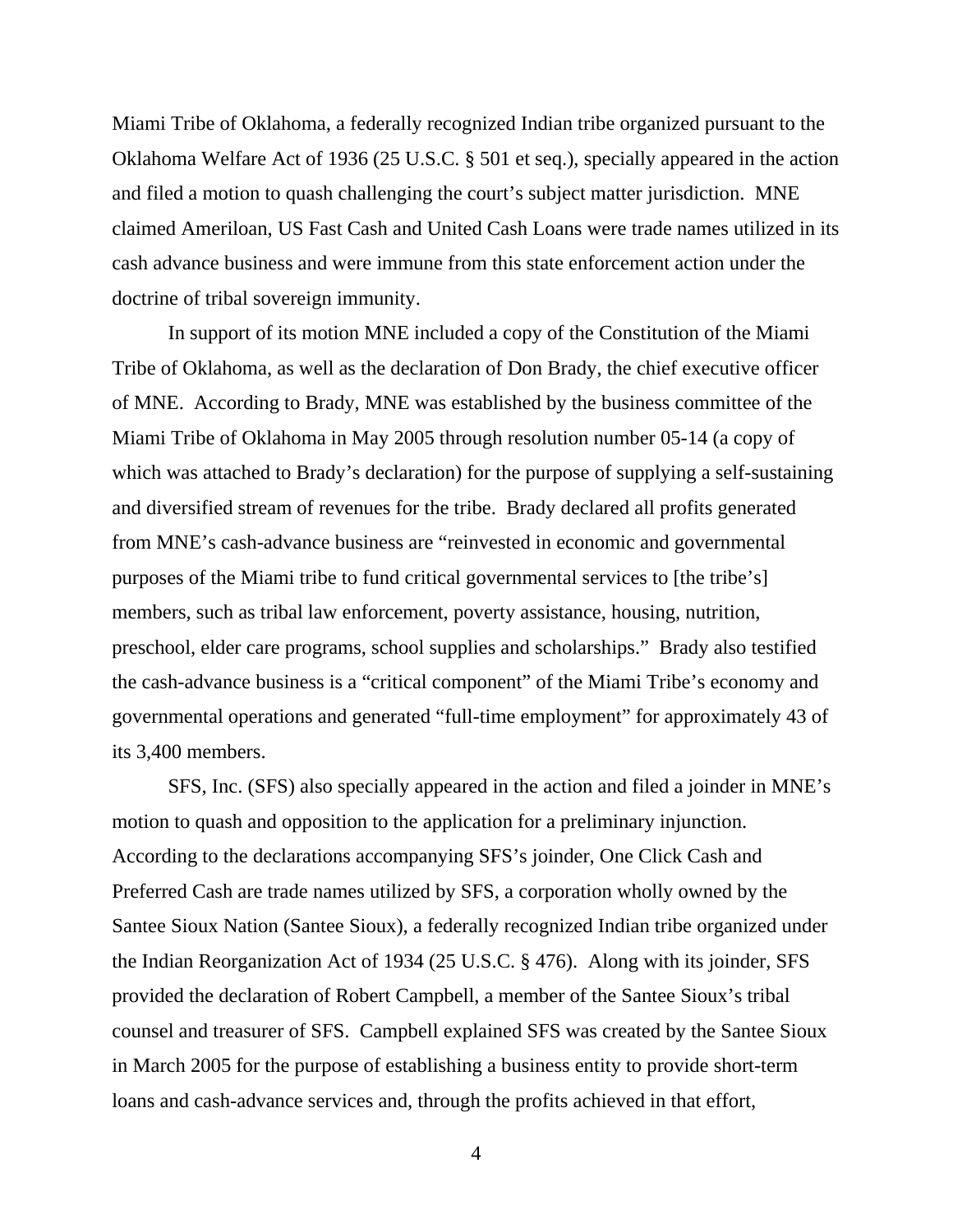"facilitat[e] the achievement of goals relating to the Tribal economy, self-government, and sovereign status of the Santee Sioux nation." According to Campbell, "[a]ll profits earned by SFS go to the Santee Sioux to help fund its government operations and social welfare programs."

 In opposition to the Department's request for a preliminary injunction, both MNE and SFS contended their businesses, utilizing automated clearing house transactions,  $2$ were not subject to the provisions of the DDTL, which, by its terms, applies to transactions involving "personal checks."

 The Department opposed the motion to quash, arguing the doctrine of tribal sovereign immunity did not apply to the transactions at issue, that is, off-reservation commercial activities. Alternatively, it asserted a finding of tribal sovereign immunity would intrude upon California's exercise of its reserved power under the Tenth Amendment to enforce its consumer protection laws. Finally, the Department insisted MNE and SFS had waived their tribal sovereign immunity by virtue of a "sue and be sued" clause in the resolution creating MNE<sup>3</sup> and by an arbitration clause contained in each of the payday loan companies' customer contracts.<sup>4</sup> The Department also urged at

3The tribal resolution creating MNE includes a "sue and be sued clause": "Miami Nation Enterprises may be sued, in the Tribal Court or in the Court of another jurisdiction in its own name upon any contract or obligation arising out of its activities in such other jurisdiction, and the immunity from suit which it has as a subordinate economic enterprise and political subdivision of the Miami Tribe of Oklahoma due to the doctrine of sovereign immunity is hereby expressly waived pursuant only to the extent of the specific terms of the applicable contract or obligation."

No similar provision appears in the resolution creating SFS.

<sup>&</sup>lt;sup>2</sup> "Automated Clearing House" is a nationwide batch-oriented electronic funds transfer system overseen by the National Automated Clearing House Association (NACHA). (See  $\langle$ http://www.nacha.org  $>$  [as of Dec. 15, 2008].)

<sup>&</sup>lt;sup>4</sup> The payday companies' loan agreements with California residents contain an arbitration clause: "Arbitration of All Disputes. You and we agree that any and all claims, disputes, or controversies between you and us . . . regarding this loan or any other loan you previously or may later obtain from us . . . shall be resolved by binding individual (and not joint) arbitration by and under the Code of Procedure of the National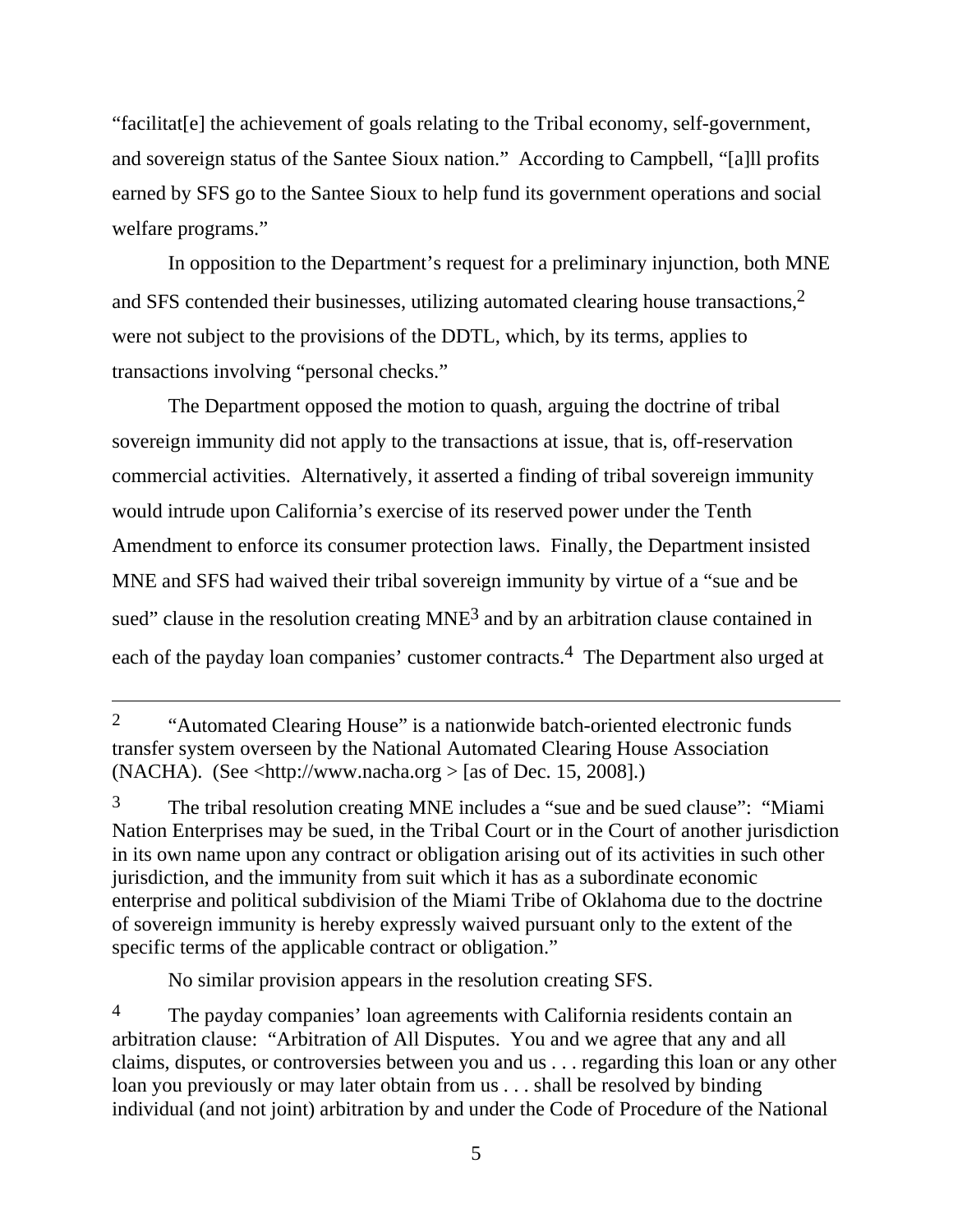the hearing on the motion that, at the very least, it should be entitled to conduct discovery to challenge the jurisdictional facts articulated in the declarations accompanying the motions to quash.

### 3. *The Trial Court's Ruling*

 The trial court denied the motion to quash on the ground sovereign immunity did not apply as a matter of law, citing each of the reasons articulated in the Department's opposition to the motion. In the same order the court granted the request for a preliminary injunction.5

### 4. *The Petition for Writ of Mandate*

On November 13, 2007 the payday loan companies filed a petition for writ of mandate urging this court to vacate the trial court's October 19, 2007 order denying their motion to quash and granting the Department's request for a preliminary injunction. After reviewing and considering the petition, the preliminary opposition filed by the Department and the payday companies' informal reply, we summarily denied the petition on January 24, 2008. On February 4, 2008 the payday loan companies filed a petition for review with the Supreme Court. On March 26, 2008 the Supreme Court granted the petition and transferred the matter to this court with directions to vacate our order denying mandate and to issue an alternative writ to be heard "when the proceeding is ordered on calendar."

 Pursuant to the Supreme Court's March 26, 2008 order, on April 17, 2008 we issued an alternative writ of mandate directing the trial court either to vacate its

Arbitration Forum. . . . This agreement to arbitrate all disputes shall apply no matter by whom or against whom the claim is filed. . . . Judgment upon the award may be entered by any party in any court having jurisdiction."

<sup>5</sup>The trial court's order enjoins the payday loan companies from: (1) engaging in unlicensed, non-exempt deferred deposit transaction business in violation of Financial Code section 23005; (2) originating excessive deferred deposit transactions and failing to provide customers with notice in violation of Financial Code section 23035; (3) charging excessive fees in violation of Financial Code section 23036; (4) violating the Department's August 2006 desist and refrain order; and (5) destroying records.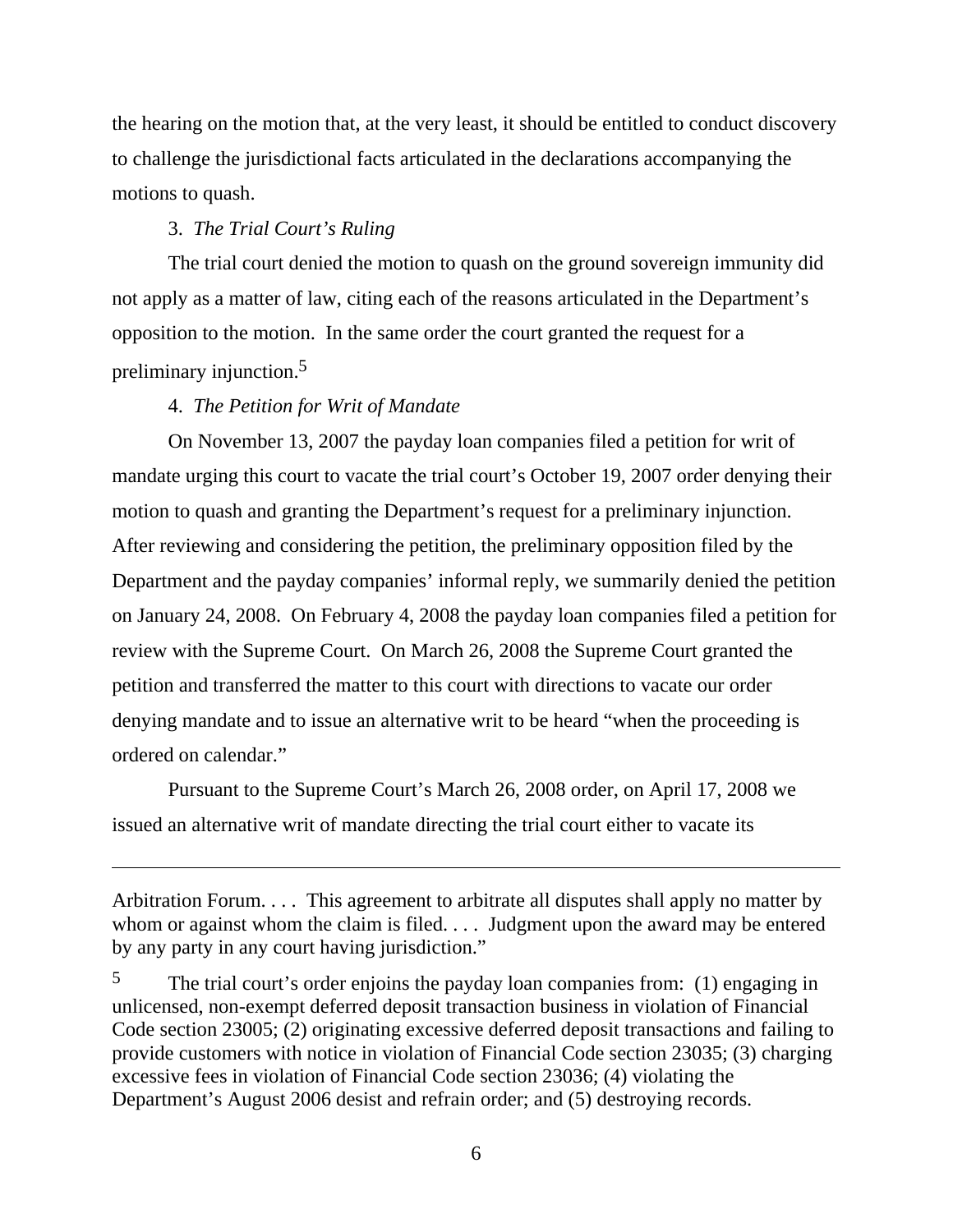October 19, 2007 order denying the motion to quash and granting the preliminary injunction and make a new and different order granting the motion to quash and denying the motion for a preliminary injunction or to show cause why a peremptory writ of mandate should not issue. The Department filed its return to the alternative writ of mandate on May 23, 2008, and the payday loan companies filed a reply on June 20, 2008.

### **CONTENTIONS**

The payday loan companies contend the trial court erred in concluding as a matter of law (1) tribal sovereign immunity does not apply to off-reservation commercial transactions involving nonIndians; (2) application of sovereign immunity intrudes upon California's reserved powers under the Tenth Amendment to the United States Constitution; and (3) the payday loan companies have waived their immunity to suit. They also contend the court erred in granting the preliminary injunction because the automated clearing house transactions at issue in this case are not subject to the provisions of the DDTL.

#### **DISCUSSION**

### 1. *The Doctrine of Tribal Sovereign Immunity*

 "Indian tribes are 'domestic dependent nations' that exercise inherent sovereign authority over their members and territories." (*Oklahoma Tax Comm'n v. Potawatomi Tribe* (1991) 498 U.S. 505, 509 [111 S.Ct. 905, 112 L.Ed.2d 1112] (*Potawatomi*).) Although Indian tribes may be sued in federal court, their sovereign nation status confers on them an absolute immunity from suit in state court, absent an express waiver of that immunity or congressional authorization to sue. (*Kiowa, supra,* 523 U.S. at p. 754 ["[a]s a matter of federal law, an Indian tribe is subject to suit only where Congress has authorized the suit or the tribe has waived its immunity"]; *Lawrence v. Barona Valley Ranch Resort & Casino* (2007) 153 Cal.App.4th 1364, 1368 [state court lacks subject matter jurisdiction in action involving federally recognized Indian tribe].) Because tribal sovereign immunity is a matter of federal law, "it is not subject to diminution by the States." (*Kiowa*, at p. 756 see also *Bryan v. Itasca County* (1976) 426 U.S. 373, 376,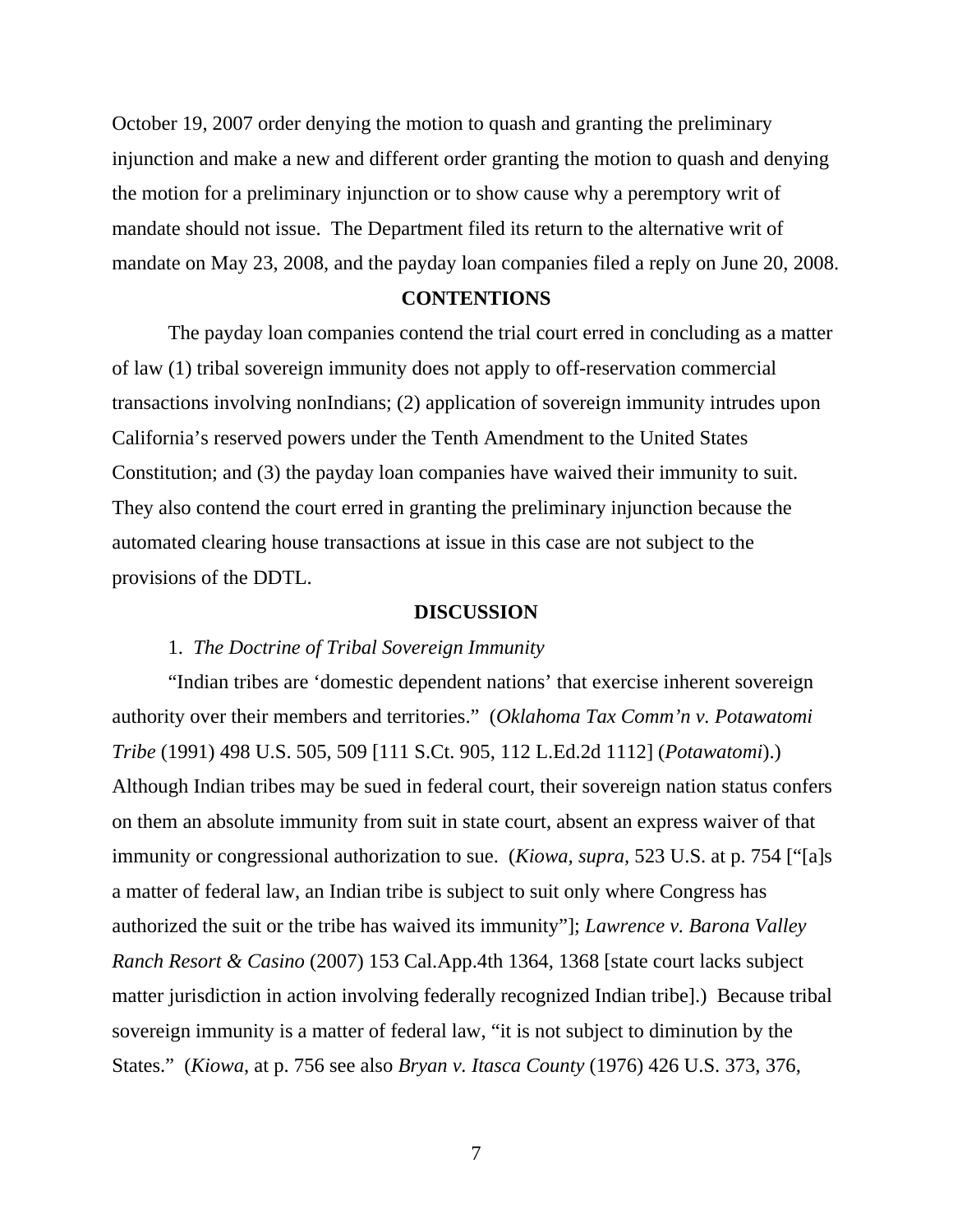fn. 2 [96 S.Ct. 2102, 48 L.Ed.2d 710] [federal government has "plenary and exclusive power" to deal with Indian tribes"]; *Lawrence,* at p. 1368.)

## 2. *The Trial Court Erred in Concluding as a Matter of Law That Tribal Sovereign Immunity Does Not Apply to Off-reservation Commercial Conduct*

 The doctrine of tribal sovereign immunity is not limited to government-related activity occurring on tribal lands, but also protects the tribe's off-reservation, for-profit commercial conduct. (See *Kiowa*, *supra,* 523 U.S. at p. 760 ["[t]ribes enjoy immunity from suits on contracts, whether those contracts involve governmental or commercial activities and whether they were made on or off a reservation"]; see also *id.* at p. 755 ["[t]hough respondent asks us to confine immunity from suit to transactions on reservations and to governmental activities, our precedents have not drawn these distinctions"].) Accordingly, the trial court erred in concluding as a matter of law that the doctrine of tribal sovereign immunity did not apply to the payday loan companies' offreservation commercial conduct.6

The Department asserts *Kiowa* is inapposite because it involved a private action, not a government-initiated enforcement action, and argues *Mescalero Apache Tribe v. Jones* (1973) 411 U.S. 145, 148-149 [93 S.Ct. 1267, 36 L.Ed.2d 114] (*Mescalero*) and *Kake Village v. Egan* (1962) 369 U.S. 60, 75 [82 S.Ct. 562, 7 L.Ed.2d 573] (*Kake Village*) control this case. The Department misapprehends the relevant case law and confuses principles of preemption with those governing tribal sovereign immunity. *Mescalero* and *Kake Village* involved California's effort to regulate off-reservation commercial conduct of Indian tribes. Both cases addressed whether state law could regulate tribal conduct or whether in that context state regulation was preempted by federal law. In both cases the Supreme Court held the state was permitted to regulate an

<sup>6</sup>Absent conflicting extrinsic evidence, the question of jurisdiction is purely one of law subject to de novo review. (*Vons Companies*, *Inc. v. Seabest Foods, Inc.* (1996) 14 Cal.4th 434, 449; *Warburton/Buttner v. Superior Court* (2002) 103 Cal.App.4th 1170, 1180 [absent conflicting evidence "the issue of whether a court has subject matter jurisdiction over an action against an Indian tribe is a question of law subject to de novo review"].)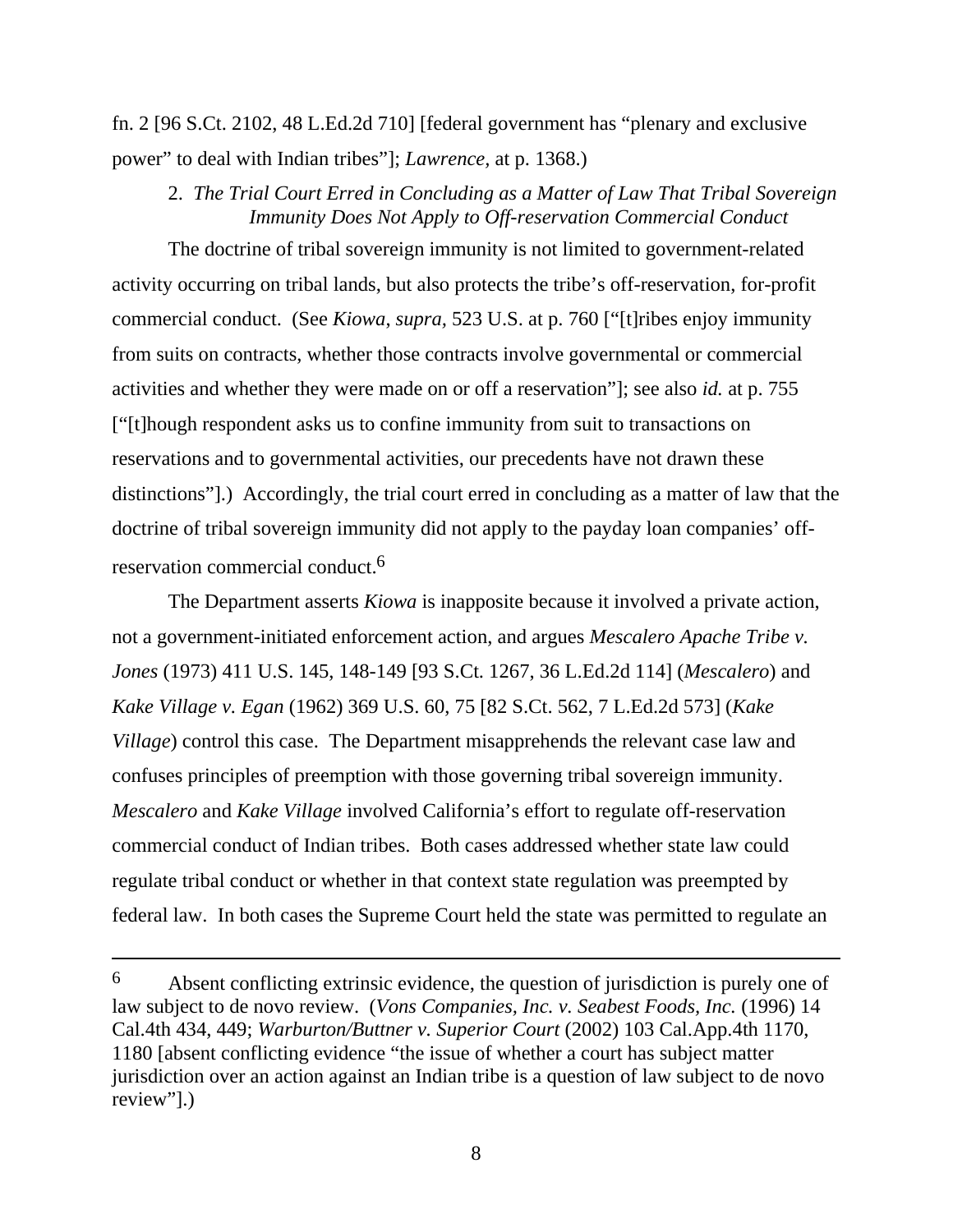Indian tribe's commercial activities occurring on nontribal lands within the state. (See *Mescalero*, at pp. 148-149 [state may impose nondiscriminatory gross receipts tax on ski resort operated by Indian tribe on off-reservation land]; *Kake Village*, at p. 75 [state may regulate off-reservation commercial salmon fishing by Indian tribes].)

 The question raised in the case at bar, in contrast, is not whether the state is preempted by federal law from regulating tribal commercial activities under the DDTL, but whether the payday loan companies are protected from a government enforcement action under the doctrine of tribal sovereign immunity. As the Supreme Court explained in *Kiowa, supra,* 523 U.S. 751, expressly distinguishing the preemption analysis in *Mescalero, supra,* 411 U.S. 145 and *Kake Village, supra,* 369 U.S. 60 from the question of tribal sovereign immunity, "We have recognized that a State may have authority to tax or regulate tribal activities occurring within the State but outside Indian country. (See *Mescalero*[, at pp. 148-149]; see also *Kake Village*[, at pp. 70-71].) To say substantive state laws apply to off-reservation conduct, however, is not to say that a tribe no longer enjoys immunity from suit. . . . There is a difference between the right to demand compliance with state laws and the means available to enforce them." (*Kiowa,* at p. 755; see also *Potawatomi, supra,* 498 U.S. at p. 510 [although state is not preempted by federal law from taxing or regulating tribal activities occurring within state but outside Indian country, tribe enjoys immunity from state enforcement action to collect the unpaid taxes].)

 3. *The Trial Court Erred in Ruling Application of Tribal Sovereign Immunity in This Case Would Intrude on California's Exercise of Its Reserved Powers Under the Tenth Amendment* 

In *Agua Caliente, supra,* 40 Cal.4th at page 261 the California Supreme Court held a state's exercise of its sovereignty in the form of regulating the electoral process is protected under Article IV, section 4 (the guarantee clause)<sup>7</sup> and the Tenth Amendment

<sup>7</sup> Article IV, section 4 of the United States Constitution provides, "The United States shall guarantee to every State in this Union a Republican Form of Government, and shall protect each of them against Invasion; and on Application of the Legislature or the Executive (when the Legislature cannot be convened) against domestic Violence."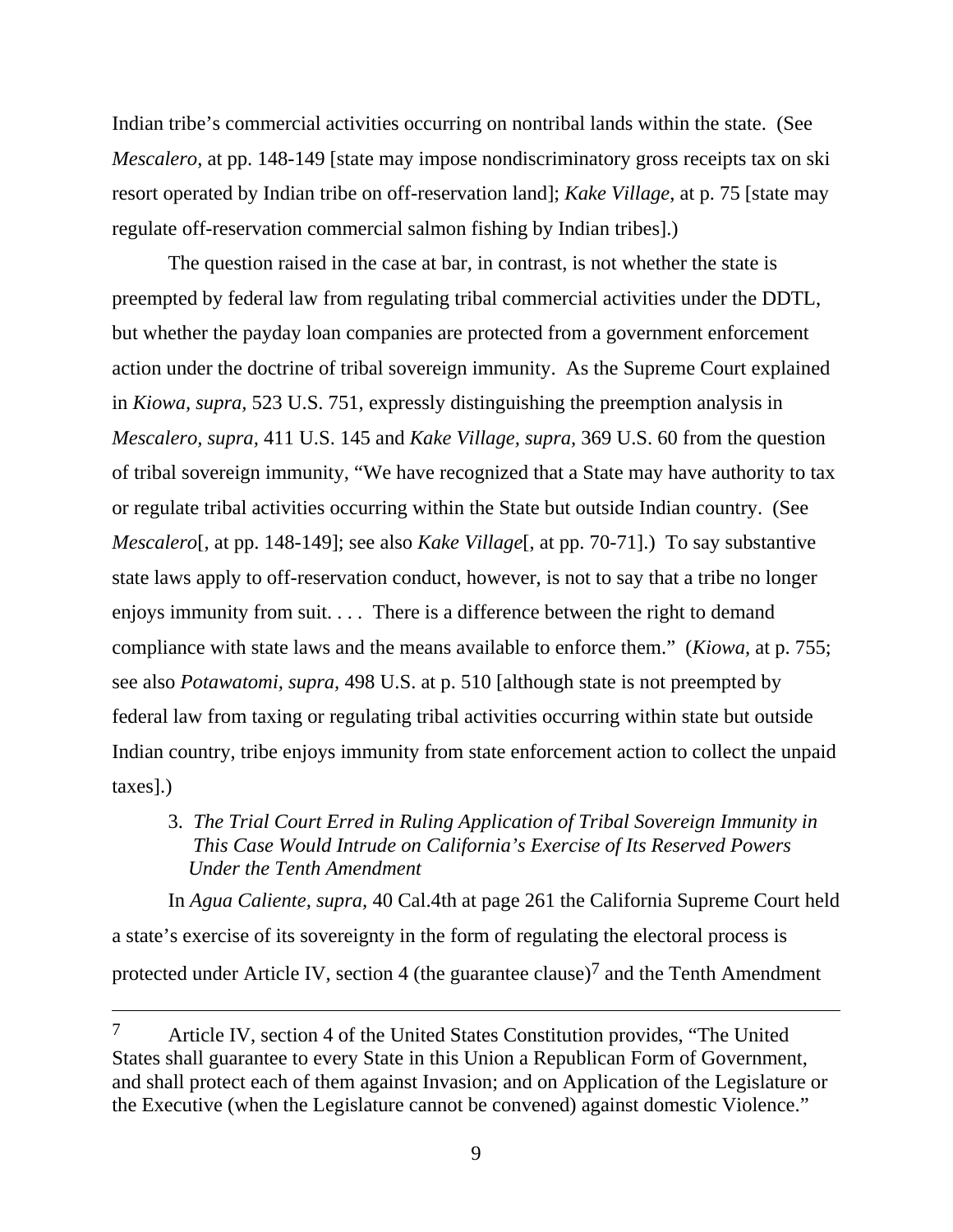to the United States Constitution<sup>8</sup> and supports a narrow exception to the doctrine of tribal sovereign immunity. Citing *Agua Caliente*, the Department argues application of tribal sovereign immunity in this case would similarly intrude on California's exercise of its reserved powers under the Tenth Amendment. Once again, the Department misconstrues governing case law and fails to recognize the pervasive sweep of the tribal sovereign immunity doctrine.

In *Agua Caliente* the Supreme Court addressed whether the Fair Political Practices Commission could sue the Agua Caliente Band of Cahuilla Indians, a federally recognized Indian tribe, in an enforcement action for violating campaign contribution reporting requirements imposed by the Political Reform Act of 1974 (Gov. Code, § 81000 et seq.). The Indian tribe moved to quash service of summons for lack of jurisdiction, asserting, as a federally recognized Indian tribe, it was immune from suit under the doctrine of tribal sovereign immunity.

 The Court began its analysis of the immunity issue by recognizing Congress's plenary power to deal with Indian tribes and emphasized the general rule that Indian tribes' sovereign status affords them broad immunity from state jurisdiction. (*Agua Caliente*, *supra*, 40 Cal.4th at pp. 245, 247.) However, the Court found that the "unique circumstances" of the case before it fell outside the realm of congressional plenary power because it implicated the state's right to preserve its republican form of government under the guarantee clause (U.S. Const., art. IV, § 4), as well as its rights reserved under the Tenth Amendment to the United States Constitution. Because tribal members, as citizens of the United States, are allowed to participate in state elections, "[a]lowing the Tribe immunity from suit in this context would allow tribal members to participate in elections and make campaign contributions (using the tribal organization) unfettered by regulations designed to ensure the system's integrity," leaving the state "powerless to effectively guard against political corruption" and putting the state's republican form of

<sup>8</sup>The Tenth Amendment to the United States Constitution reserves to the states (or to the people) "[t]he powers not delegated to the United States by the Constitution, nor prohibited by it to the States . . . ."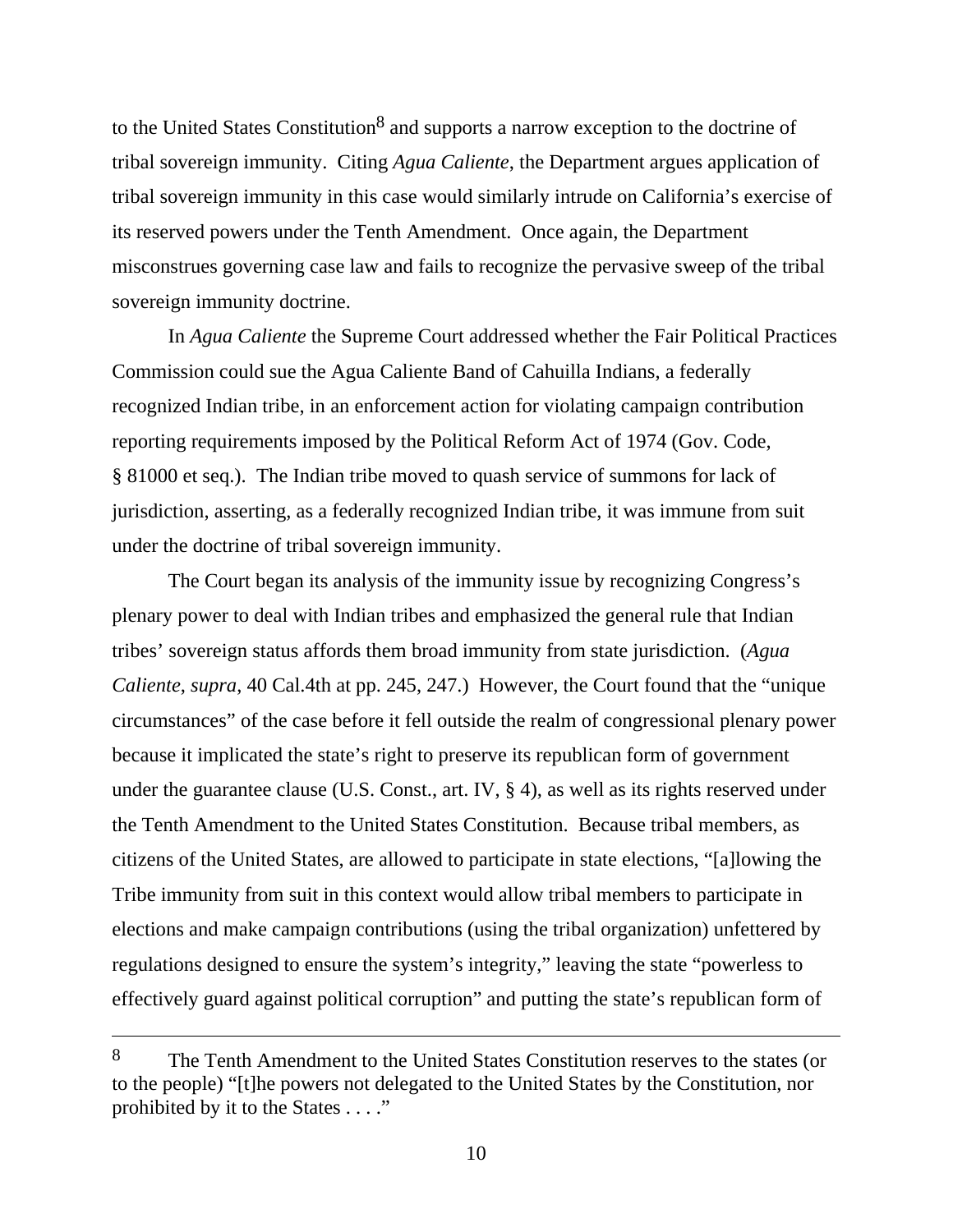government at risk. (*Agua Caliente*, at p. 259.) Given these "unique facts," the Court held that the application of tribal immunity would infringe on the state's ability to regulate its electoral process and thus intrude on the rights protected under the guarantee clause and the Tenth Amendment. (*Id.* at p. 261.)

 In concluding the Fair Political Practices Commission was authorized to bring suit against the tribe to enforce the Political Reform Act, the Court was quite careful to limit its holding, observing the circumstances implicating California's electoral process "differ[] substantially from cases concerning application of sovereign immunity involving a tribe's contracts or commercial ventures, its court and governing bodies, or tribal lands." (*Agua Caliente, supra,* 40 Cal.4th at pp. 260-261.) "[W]e recognize that our abrogation of the sovereign immunity doctrine under these facts is narrow and carefully circumscribed to apply only in cases where California, through its Fair Political Practices Commission, sues an Indian tribe for violations of state fair political practice laws." (*Id.* at p. 261.)

 While acknowledging the instant case does not involve an attempt to enforce California's political campaign laws or otherwise directly impact the federal Constitution's guarantee clause, the Department nonetheless urges the Tenth Amendment analysis in *Agua Caliente* should be applied any time a state brings suit to enforce its laws against Indian tribes engaged in commercial activity on nontribal lands. In essence, they argue the state's right to enforce its consumer protection laws is derived from the Tenth Amendment and leaving the state without the right to enforce its own laws violates the Constitution.

 Both the United States Supreme Court (see *Kiowa, supra,* 523 U.S. at p.760; *Potawatomi, supra,* 498 U.S. at p. 514) and the California Supreme Court (see *Agua Caliente, supra,* 40 Cal.4th at pp. 260-261) have cautioned against such a broad abrogation of the doctrine of tribal sovereign immunity. To be sure, it will often be the case that the doctrine of tribal sovereign immunity, if applied, will prevent vindication of important rights, whether those rights are pursued privately or by the state on behalf of its citizens in a government enforcement action. Indeed, the Oklahoma Tax Commission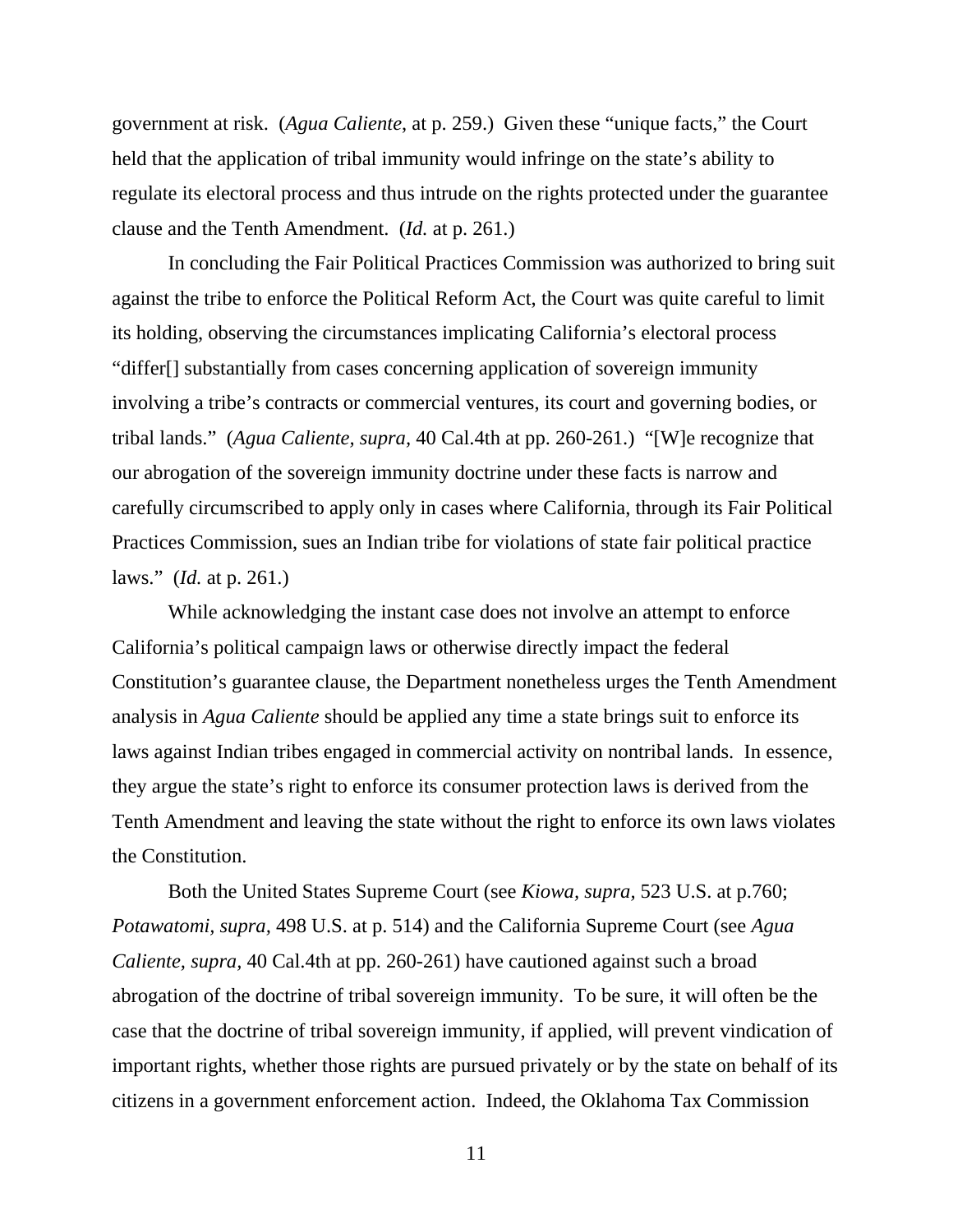made precisely that argument when it sought to enforce its tax laws against an Indian tribe operating a convenience store. (See *Potawatomi, supra,* 498 U.S. at p. 514 [Oklahoma Tax Commission argued allowing tribe to assert immunity from suit would give Oklahoma a right to tax the tribes for certain conduct without a remedy to enforce it].) The Supreme Court, however, was unpersuaded. "There is no doubt that sovereign immunity bars the State from pursuing the most efficient remedy [enforcement of its tax laws via a state enforcement action], but we are not persuaded that [the state] lacks any adequate alternatives. . . . [Most fundamentally], [the state] may of course seek appropriate legislation from Congress." (*Ibid*.; accord, *Kiowa*, at p. 755 ["[i]n *Potawatomi,* for example, we reaffirmed that while Oklahoma may tax cigarette sales by a Tribe's store to nonmembers, the Tribe enjoys immunity from a suit to collect unpaid state taxes"].)

 The Department suggests, because payday loan companies prey on those unable to obtain credit elsewhere, their violations of the DDTL harm a particularly vulnerable part of the population. It urges that, at the very least, the equities weigh against applying tribal sovereign immunity in a state's action to enforce its consumer protection laws, lest the harm continue unregulated and unabated. We recognize the issues of fairness presented and are not unsympathetic to the Department's policy argument. But "'sovereign immunity is not a discretionary doctrine that may be applied as a remedy depending on the equities of a given situation . . . .' Rather it presents a pure jurisdictional question." (*Warburton/Buttner v. Superior Court* (2002) 103 Cal.App.4th 1170, 1182.)

 Certainly, as Indian tribes operate in an increasingly commercial climate affecting large numbers of consumers, the justification for a broad doctrine of tribal sovereign immunity can be called into question: "At one time, the doctrine of tribal immunity from suit might have been thought necessary to protect nascent tribal governments from encroachments by States. In our interdependent and mobile society, however, tribal immunity extends beyond what is needed to safeguard tribal self-governance. This is evident when tribes take part in the Nation's commerce. Tribal enterprises now include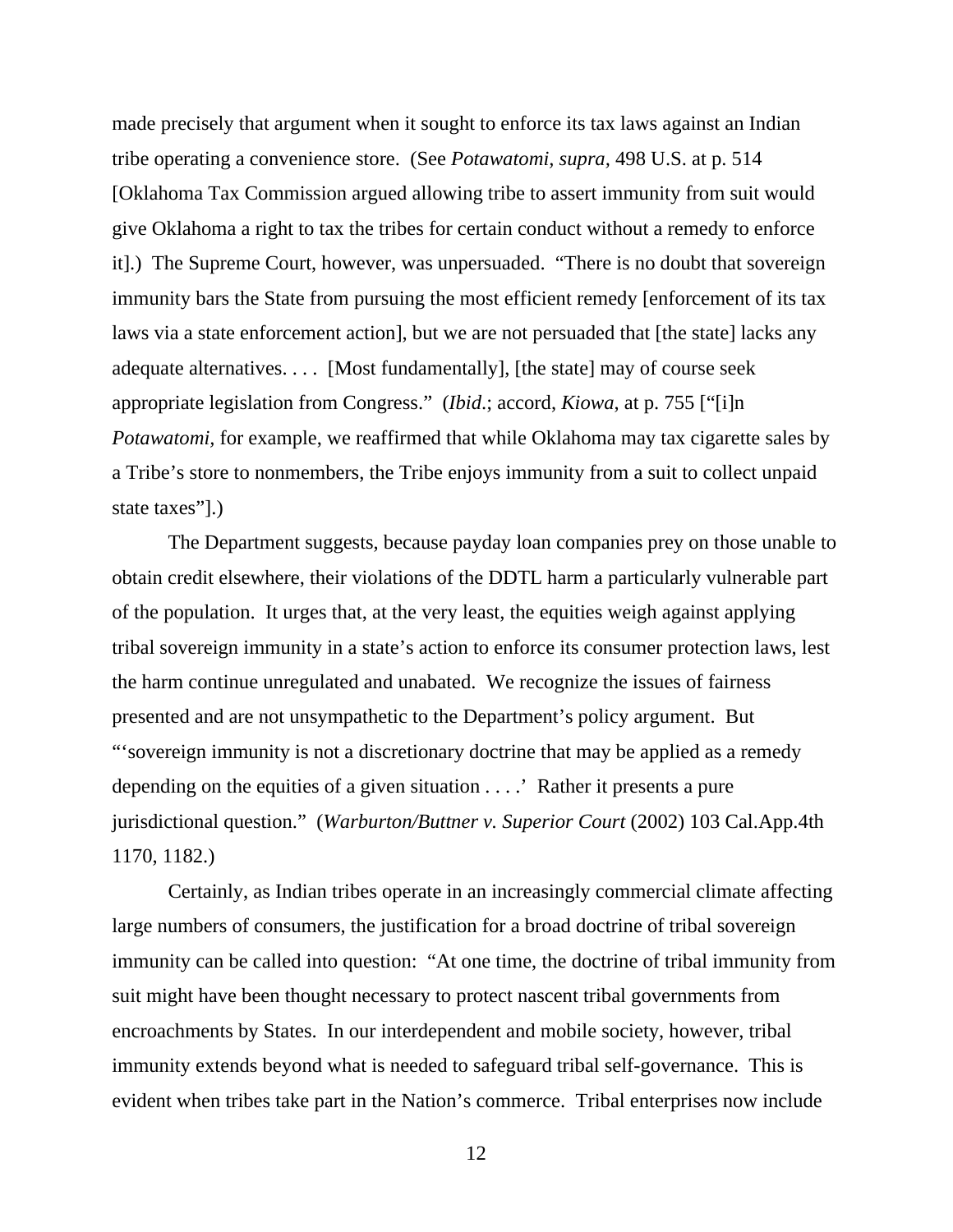ski resorts, gambling, and sales of cigarettes to non-Indians. [Citations.] In this economic context, immunity can harm those who are unaware that they are dealing with a tribe, who do not know of tribal immunity, or who have no choice in the matter, as in the case of tort victims." (*Kiowa, supra,* 523 U.S. at p. 758; see also *Agua Caliente, supra,*  40 Cal.4th at p. 252.) Nonetheless, as the United States Supreme Court has repeatedly made clear in reaffirming the doctrine, Congress, not the courts, is empowered to weigh and accommodate the competing policy concerns and interests to determine whether and under what circumstances to dispense with the doctrine. (*Kiowa*, at p. 760; see *Potawatomi, supra,* 498 U.S. at p. 514; see also *Cook v. Avi Casino Enterprises, Inc.* (9th Cir. Nov. 14, 2008, No. 07-15088) \_\_\_ F.3d \_\_\_, \_\_\_\_ [2008 U.S.App. Lexis 23399] (conc. opn. of Gould, J.) ["the austerity of our jurisprudence concerning tribal sovereign immunity leaves me with the conclusion that an unjust result is reached that our law might better preclude"].)

# 4. *The Trial Court Erred in Concluding Tribal Sovereign Immunity Has Been Waived*

A tribe may waive its tribal sovereign immunity, thus conferring subject matter jurisdiction on the state court. (*C & L Enterprises, Inc. v. Citizen Band Potawatomi Tribe of Okla.* (2001) 532 U.S. 411, 418 [121 S.Ct. 1589, 149 L.Ed.2d 623] (*C&L Enterprises*); *Kiowa, supra,* 523 U.S. at p. 754.) To constitute an effective relinquishment of the right to immunity, the waiver must be "'clear.'" (*C&L Enterprises,*  at p. 418; *Lawrence v. Barona Valley Ranch Resort & Casino, supra,* 153 Cal.App.4th at p. 1369; see also *Santa Clara Pueblo v. Martinez* (1978) 436 U.S. 49, 58 [98 S.Ct. 1670, 1677, 56 L.Ed.2d 106] ["[i]t is settled that a waiver of sovereign immunity 'cannot be implied but must be unequivocally expressed'"].) Waivers in this context are "'strictly construed' [citation] and there is a 'strong presumption' against them. [Citation.] 'Because a waiver of immunity "'is altogether voluntary on the part of [a tribe], it follows that [a tribe] may prescribe the terms and conditions on which it consents to be sued, and the manner in which the suit shall be conducted.'"'" (*Big Valley Band of Pomo Indians v. Superior Court* (2005) 133 Cal.App.4th 1185, 1193 (lead opn. of Corrigan, J.); see also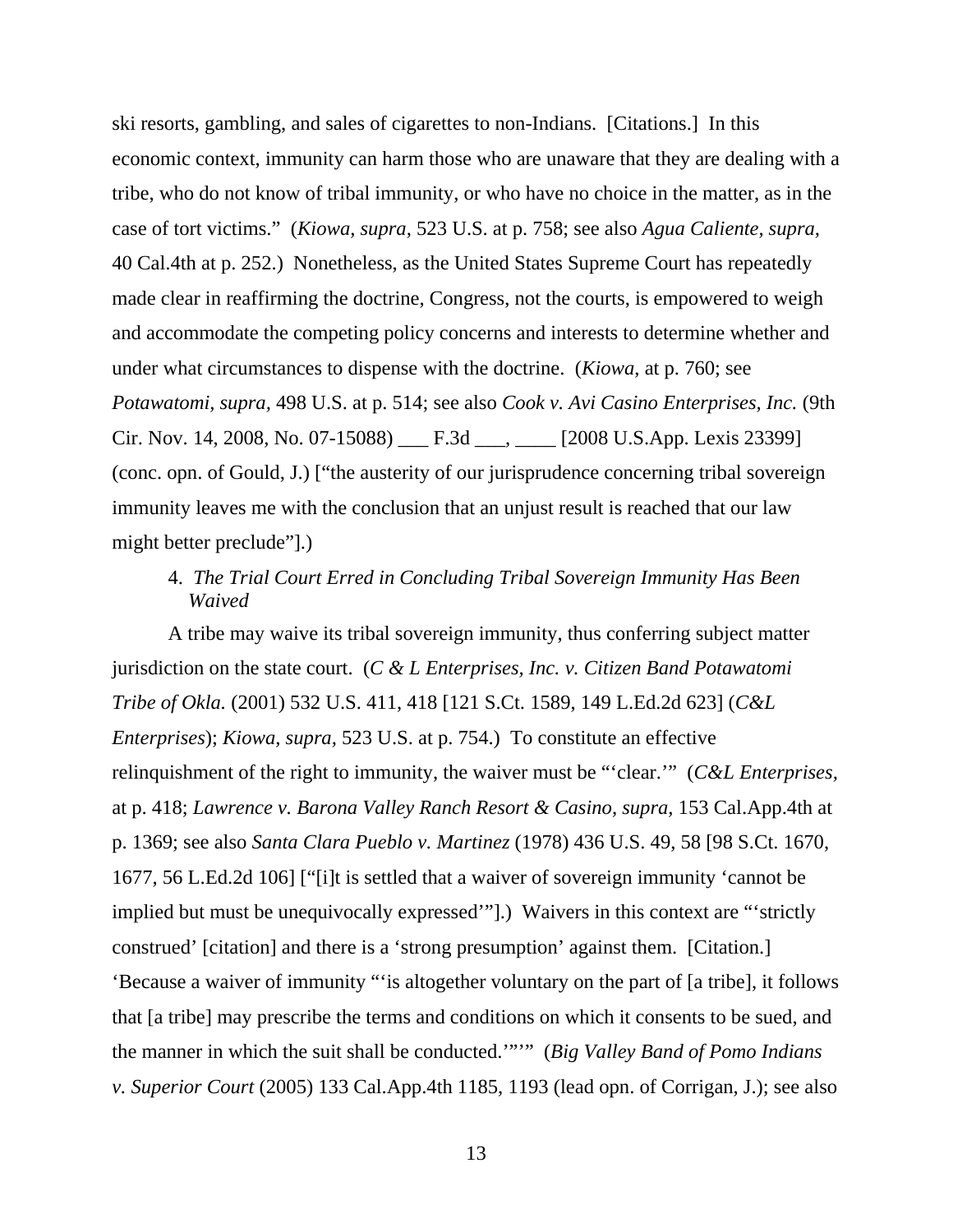*World Wide Minerals v. Republic of Kazakhstan* (D.C. Cir. 2002) 296 F.3d 1154, 1162 ["waivers of sovereign immunity are narrowly construed 'in favor of the sovereign' and are not enlarged 'beyond what the language requires'"].)

 The Department advances two bases to support a finding of waiver: First, it identifies the "sue or be sued" clause in the resolution establishing MNE as an economic subdivision of the Miami Tribe of Oklahoma. Second, it cites the arbitration provision contained in each of the payday loan companies' loan agreements with consumers. Neither of these provisions is sufficient to find a clear waiver of a tribe's sovereign immunity in the present enforcement action.

 The "sue or be sued" clause in the resolution establishing MNE provides MNE "may be sued in the Tribal Court or in the Court of another jurisdiction . . . upon any contract or obligation arising out of its activities in such jurisdiction . . . ." That "sue or be sued provision," standing alone, may in fact constitute a waiver of tribal sovereign immunity for entities created by virtue of the resolution. (See, e.g., *Namekagon Develop. Co. v. Bois Forte Res. Hous. Auth.* (8th Cir. 1975) 517 F.2d 508, 510 ["[I]t is indisputable [by virtue of the 'sue and be sued clause'] that the tribe waived, at least to some extent, the Authority's right to be free from suit. [Fn.] The question is the extent to which that immunity was waived."]; *Cook v. Avi Casino Enterprises, Inc., supra, \_\_\_ F.3d at p. \_\_*, fn. 6 ["the issue whether a 'sue and be sued' clause in a tribe's enabling ordinance effectuates a waiver of tribal sovereign immunity remains a live issue for determination in this circuit"]; see generally Cohen, Handbook of Federal Indian Law (2007) § 4.04[3][a][ii] ["some courts have held this language to be a waiver of the immunity of the tribal corporation, and others have not"].) The argument for waiver is that, by expressly authorizing suits based on "obligation[s] arising out of its activities in other jurisdictions," the tribe has consented to actions to enforce liabilities created not only by negotiation, but also by virtue of MNE's conduct.

 However, the resolution creating MNE goes on to state "the immunity from suit which [MNE] has as a subordinate economic enterprise and political subdivision of the Miami Tribe of Oklahoma due to the doctrine of sovereign immunity is hereby expressly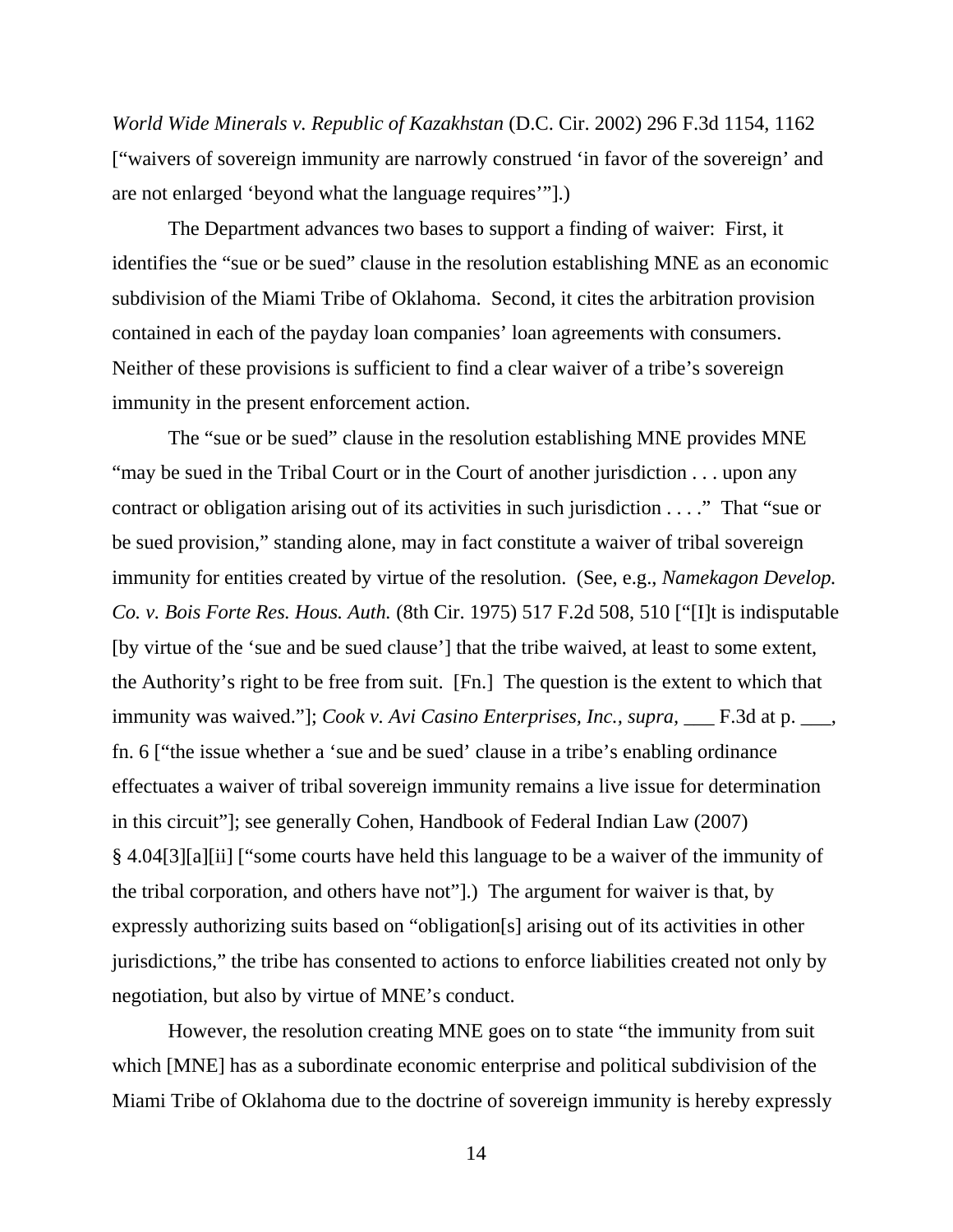waived pursuant only to the extent of the specific terms of the applicable contract or obligation." This additional language in the "sue or be sued" clause plainly limits the scope of the waiver to the terms provided in the applicable contract or obligation that is the subject of the suit. (See, e.g., *Big Valley Band of Pomo Indians v. Superior Court, supra,* 133 Cal.App.4th at pp. 1194-1195 [waivers of sovereign immunity are limited to what the language requires].)

 Alternatively, the Department argues each of the payday loan companies' loan agreements with consumers contains an arbitration clause providing any dispute regarding any loan obtained from the respective payday loan companies "shall be resolved by binding individual (and not joint) arbitration . . . . This agreement to arbitrate all disputes shall apply no matter by whom or against whom the claim is filed. . . . Judgment upon the award may be entered by any party in any court having jurisdiction." Citing *C&L Enterprises, supra,* 532 U.S. 411, the Department asserts this mandatory arbitration clause in agreements between California consumers and the payday loan companies constitutes an express waiver of immunity for all purposes. *C&L Enterprises*  does not stand for the broad proposition asserted by the Department.

 In *C&L Enterprises, supra,* 532 U.S. 411, a construction company entered into a contract with a federally recognized Indian tribe to make improvements to nontribal property. The agreement contained an arbitration clause requiring all disputes to be decided by arbitration in accordance with the "Construction Industry Arbitration rules of the American Arbitration Association." The American Arbitration Association Rules provide, "'Parties to these rules shall be deemed to have consented that judgment upon the arbitration award may be entered in any federal or state court having jurisdiction thereof.'" (*Id.* at p. 415.) After a dispute arose, the construction company submitted an arbitration demand. The tribe asserted sovereign immunity and declined to participate in the arbitration proceeding, but notified the arbitrator it had several substantive defenses. The arbitrator rendered an award in favor of the construction company. When the construction company filed suit to enforce the award, the tribe moved to dismiss on the ground of tribal sovereign immunity. The Supreme Court held the arbitration clause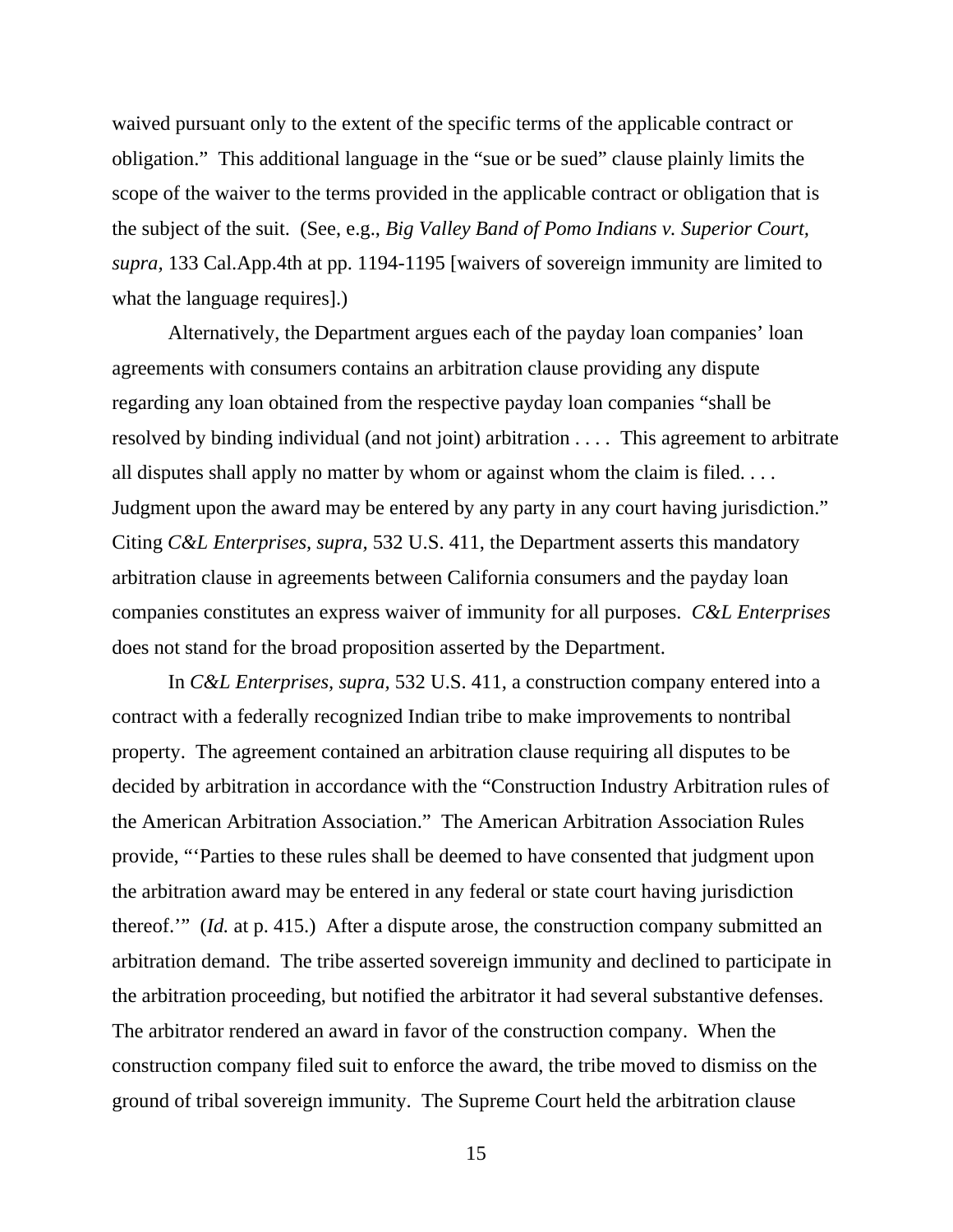constituted a clear and express waiver of sovereign immunity as a defense to an arbitration action and to enforcement of an arbitration award. (*Id.* at pp. 422-423.)

 Because *C&L Enterprises* involved an action to enforce an arbitration award, the Court did not consider whether the immunity waiver extended beyond actions to compel arbitration or enforce an award. (See *Big Valley of Pomo Indians v. Superior Court, supra,* 133 Cal.App.4th at p. 1194, fn. 6 [the Court in *C&L Enterprises* was "careful to describe the effect of the arbitration clause as limited to a consent to arbitrate and enforce any award in state court"]; see also *id.* at p. 1194 [the analysis in *C&L Enteprises* does not suggest that acceptance of an arbitration clause constitutes a broader immunity waiver].) The argument an arbitration clause effectuates a waiver of tribal sovereign immunity as to all state court claims, however, was squarely considered in *Big Valley of Pomo Indians, supra,* 133 Cal.App.4th 1185. The Court of Appeal, in an opinion by Justice Corrigan, held an arbitration clause in an employment contract with employees of a casino owned by a federally recognized Indian tribe provided only a limited waiver of sovereign immunity for an action to enforce an arbitration award, not a waiver applicable to a breach of contract action filed in state court. (*Id.* at p. 1194 ["[t]he arbitration clauses here do not effect a general waiver of the Tribe's sovereign immunity even though the clauses are not explicitly self-limiting. They are insufficient to waive immunity from a breach of contract action. At most they indicate an arbitration award may be entered in a court of competent jurisdiction."].)

 In the instant matter, at most the arbitration clause effects a waiver of immunity in a suit brought in an arbitral forum by a party to the contract. Thus, even if the Department could advance a compelling argument that it somehow stood in the shoes of the consumer in bringing this action and could be considered a party to the loan contract, and entitled to enforce its arbitration provision, the waiver itself would encompass only a consent to be sued in an arbitral forum or in a forum to enforce an arbitration award, not in an enforcement action filed in state court. Accordingly, the trial court's alternative ruling that the payday loan companies have waived their tribal sovereignty was error.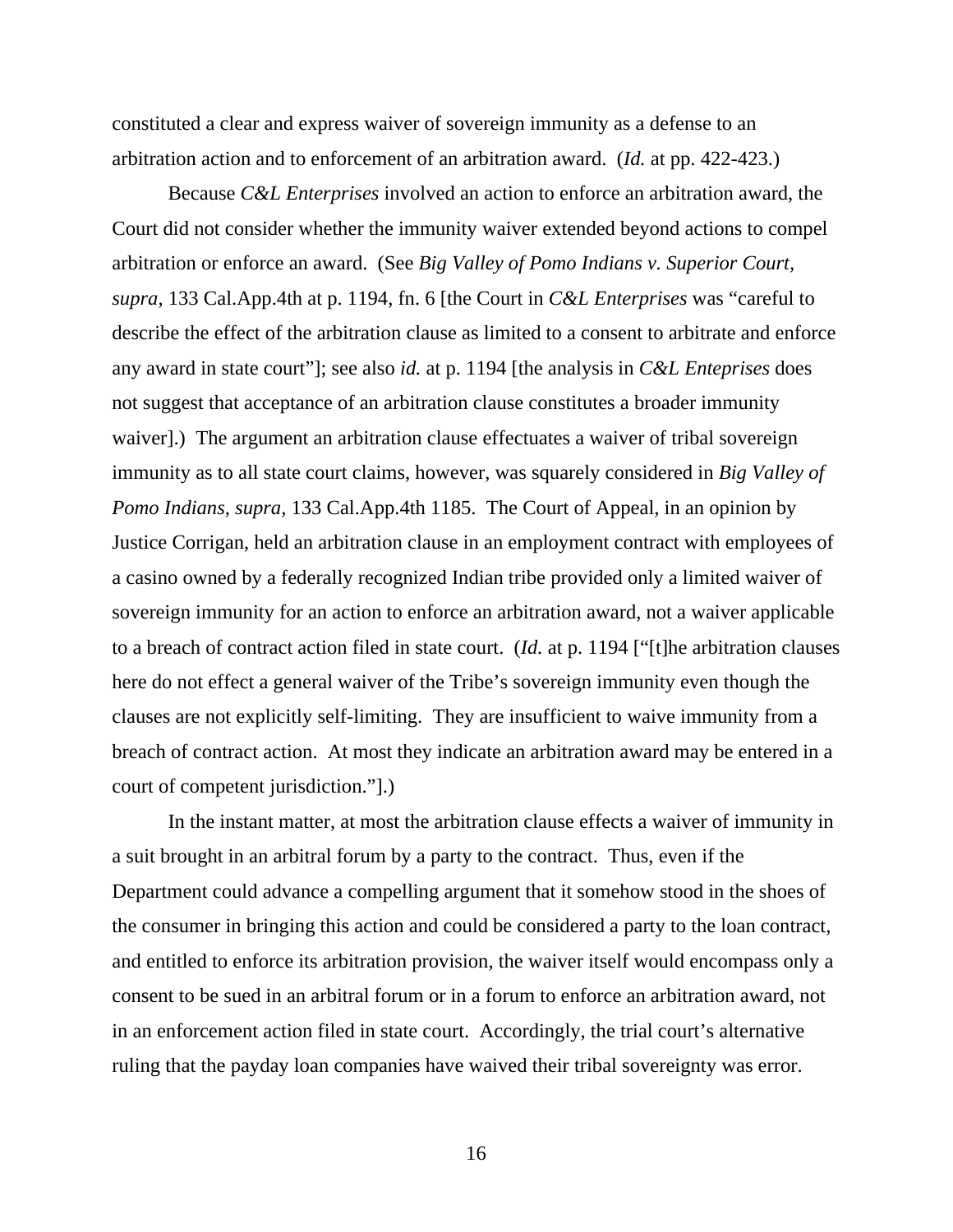## 5. *To Decide the Motion To Quash, the Trial Court Must Find Whether the Payday Loan Companies Act on Behalf of Federally Recognized Indian Tribes*

 Although for the reasons discussed we issue a writ of mandate directing the trial court to vacate its October 19, 2007 order denying the payday loan companies' motion to quash, on the record before us we are unable to direct the trial court to enter a new order granting the motion. To properly decide whether the payday loan companies are entitled to the benefits of tribal sovereign immunity, the trial court must first determine whether those entities, in fact, are acting on behalf of federally recognized Indian tribes.

 Tribal sovereign immunity extends not only to the Indian tribes themselves but also to those for-profit commercial entities that function as "arms of the tribes." (See, e.g., *Rancheria, supra,* 88 Cal.App.4th at pp. 388-389 [off-reservation casino owned and operated by tribal entity was "arm of tribe" and therefore entitled to sovereign immunity]; *Trudgeon, supra,* 71 Cal.App.4th at pp. 638-640 [for-profit corporation formed by tribe to operate tribe's casino functioned on tribe's behalf and therefore immune from suit in state court under tribal sovereign immunity].) The doctrine, however, does not "cover tribally chartered corporations that are completely independent of the tribe." (*Agua Caliente, supra,* 40 Cal.4th at pp. 247-248; see also Cohen, Handbook of Federal Indian Law, *supra*, § 7.05[1][a] ["[a]lthough the immunity extends to entities that are arms of the tribes, it apparently does not cover tribally chartered corporations that are completely independent of the tribe," fns. omitted]; *Trudgeon,* at p. 640 ["[I]t is possible to imagine situations in which a tribal entity may engage in activities which are so far removed from tribal interests that it no longer can legitimately be seen as an extension of the tribe itself. Such an entity arguably should not be immune, notwithstanding the fact it is organized and owned by the tribe."].)

 The Department urges us to consider evidence -- obtained after the petition for writ of mandate was filed in this action -- that it insists shows the payday loan companies' alleged tribal associations are "a sham," part of a "rent-a-tribe" scheme designed to immunize their flagrant violations of the DDTL. The Department asserts it only learned of the evidence in the months after the hearing in the trial court. For their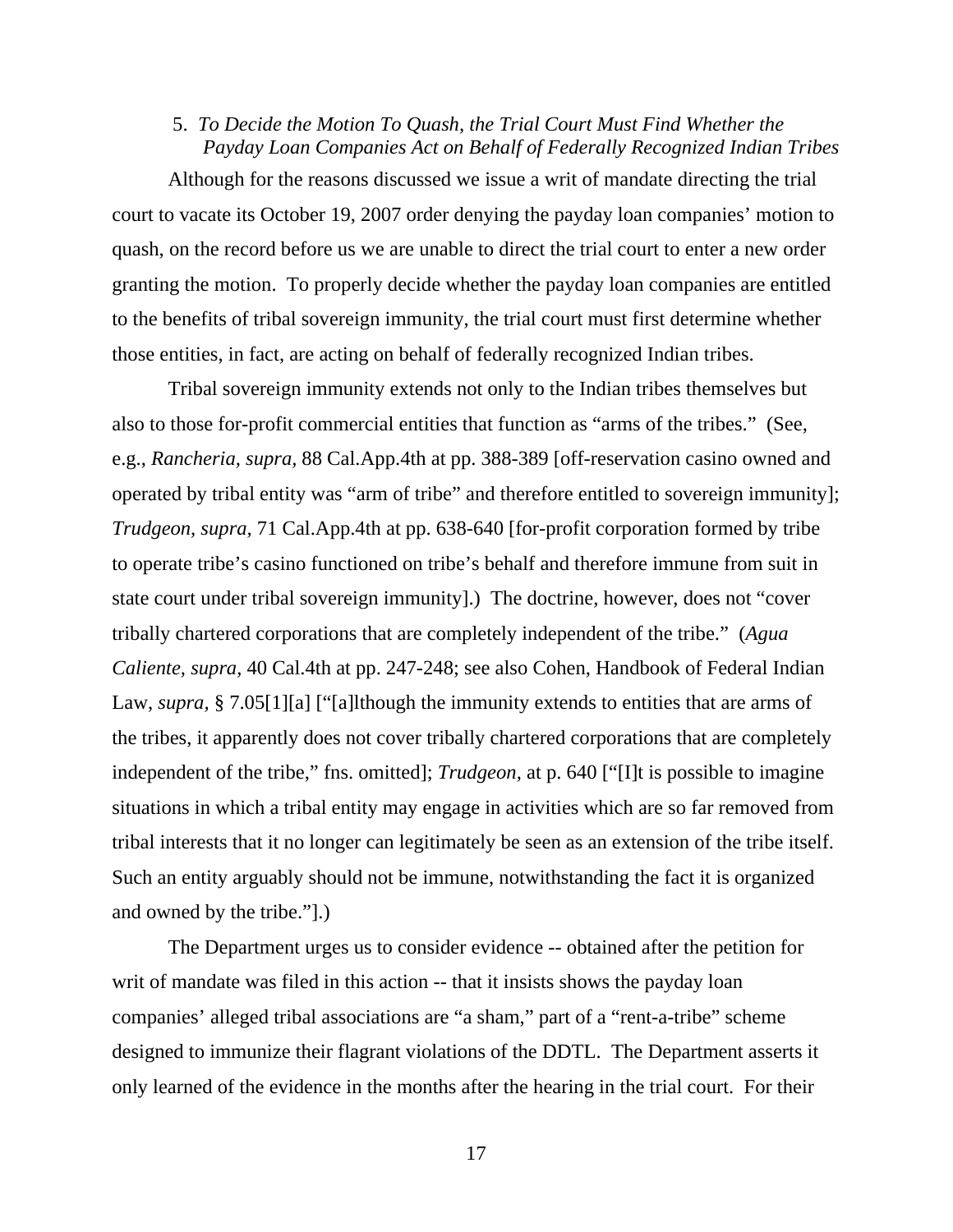part, the payday loan companies, in motions to strike the evidence and oppositions to the Department's requests for judicial notice of the evidence, urge us not to consider the evidence because it was not before the trial court. They argue that the only evidence before the trial court -- the declarations filed in connection with their motion to quash - provide undisputed support for their assertions that they are closely connected to their respective tribes.

 We need not and do not consider the Department's "new" evidence in the first instance.9 In light of the trial court's failure to make findings in this area, we remand the matter to the trial court to consider, after a hearing in which both sides may present all available relevant evidence, whether the entities are sufficiently related to the tribe to benefit from the application of sovereign immunity. (See *Warbuton/Buttner v. Superior Court, supra,* 103 Cal.App.4th at p. 1181 [trial court faced with a claim of sovereign immunity may engage in limited but sufficient pretrial factual and legal determinations to satisfy itself on its authority to hear case].) To this end, the court should consider the criteria expressed by the Courts of Appeal in *Trudgeon, supra,* 71 Cal.App.4th at page 638 and *Rancheria, supra,* 88 Cal.App.4th at page 389, including whether the tribe and the entities are closely linked in governing structure and characteristics and whether federal policies intended to promote Indian tribal autonomy are furthered by extension of immunity to the business entity. (See also *Allen v. Gold Country Casino* (9th Cir. 2006) 464 F.3d 1044, 1046 [the relevant question for purposes of applying tribal sovereign immunity "is not whether the activity may be characterized as a business, which is irrelevant under *Kiowa,* but whether the entity acts as an arm of the tribe so that its activities are properly deemed to be those of the tribe"].)<sup>10</sup>

<sup>9</sup>We deny the Department's motions for factual determinations on appeal, for production of additional evidence and for judicial notice. We also grant the payday loan companies' motion to strike exhibits 4, 4a and 5 to the return to the alternative writ of mandate, which contain additional material arguably relevant to this factual question.

<sup>10</sup>It may be that entities engaged in Indian gaming may benefit from tribal sovereign immunity, while payday loan companies marginally affiliated with tribes should not.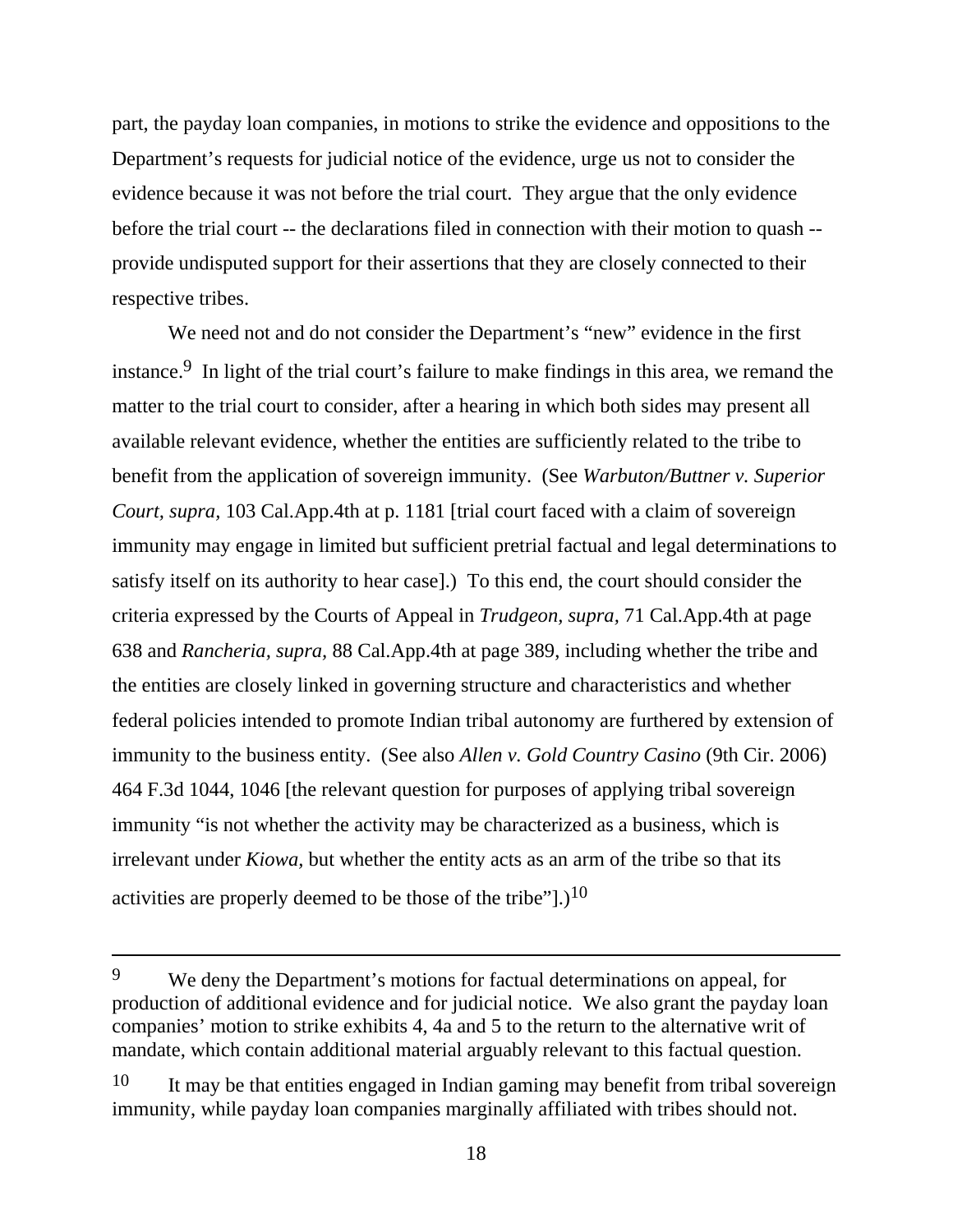The Department urges, if further proceedings on this issue occur in the trial court, it should have an opportunity to conduct discovery into the payday loan companies' assertions that the profits from the payday loan companies' operations benefit the tribes. It explains it has not yet conducted discovery because, as specially-appearing parties, the payday loan companies have had no obligation to respond to discovery requests. Whatever the Department's reasons may have been for not conducting discovery, we see no reason why limited discovery, directed solely to matters affecting the trial court's subject matter jurisdiction, should impact the payday loan companies' special appearance in this action. (See *1880 Corp. v. Superior Court* (1962) 57 Cal.2d 840, 843 [party challenging court's subject matter jurisdiction may be compelled to respond to limited interrogatories directed to that question without resulting in its general appearance in case]; *Islamic Republic of Iran v. Pahlavi* (1984) 160 Cal.App.3d 620, 628-629 [defendant's participation in limited discovery to support its motion to quash did not result in general appearance].) Nonetheless, because the trial court did not resolve any discovery questions and none was addressed in the petition for writ of mandate, the issue is not properly before us now. (See *Rangel v. Interinsurance Exchange* (1992) 4 Cal.4th 1, 7, fn. 5.)

## 6. *In Light of the Uncertainty as to the Court's Subject Matter Jurisdiction, Any Resolution of the Applicability of the DDTL to the Transactions at Issue Is Premature*

 The payday loan companies argue, whether or not they enjoy immunity from suit, a preliminary injunction in this case is improper because the transactions at issue utilize an automated clearing house to complete an electronic transfer of funds.<sup>11</sup> Accordingly, they assert, their activities are not subject to the provisions of the DDTL, which, by its express terms, applies only to transactions involving the deferred deposit of a customer's

Although federal law, for example, recognizes the Indian gaming industry is closely connected to the welfare of Indian tribes (see, e.g., 25 U.S.C. § 2701), no similar congressional declaration exists in connection with the payday loan industry.

11See fn. 2, above.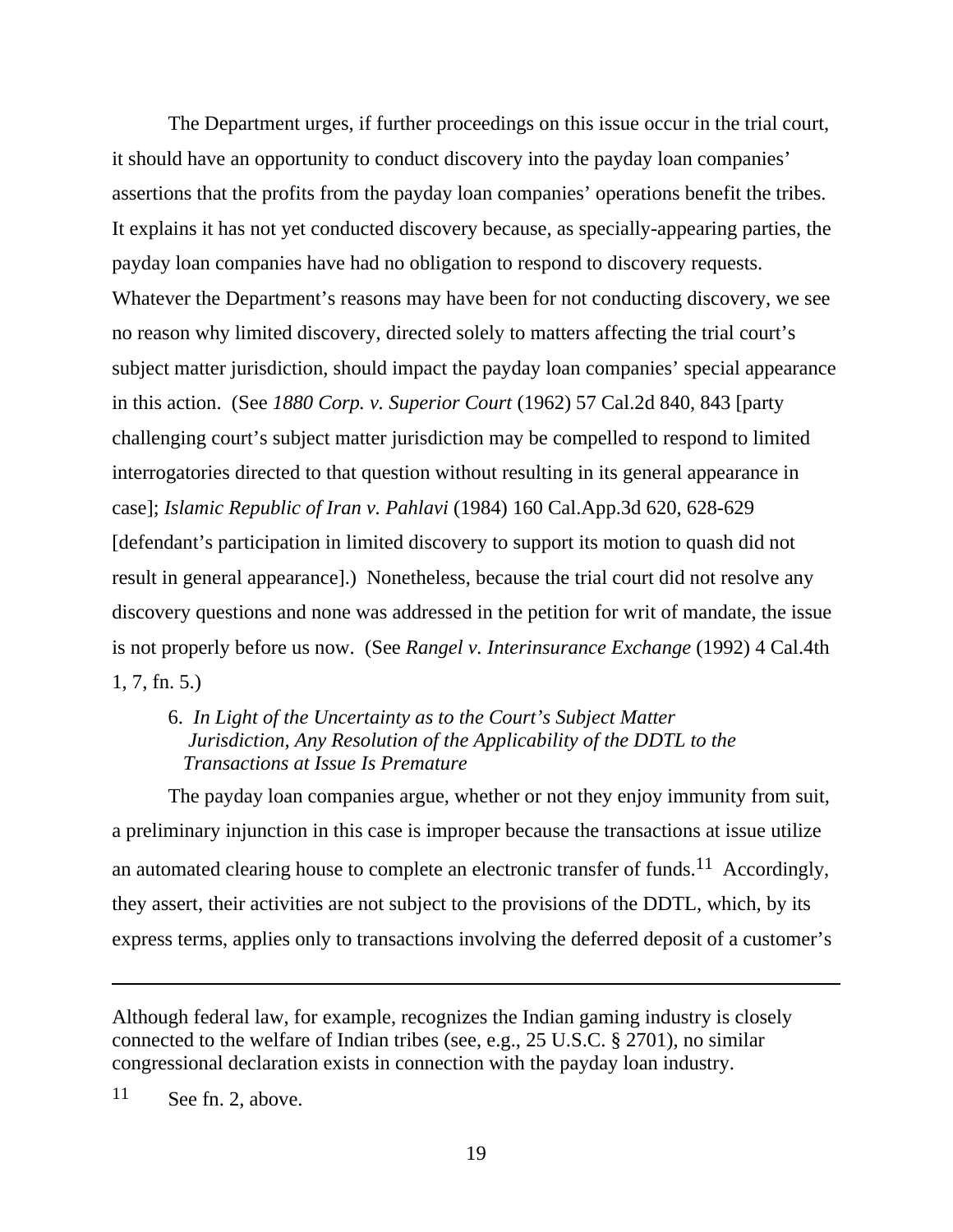"personal check." (See Fin. Code, § 23001, subd. (a) ["'[d]eferred deposit transaction' means a transaction whereby a person defers depositing a customer's personal check until a specific date, pursuant to a written agreement for a fee or other charge, as provided in [Fin. Code], [§] 23035"].) In support of their argument, the payday loan companies assert (without any evidentiary support) that, when the DDTL was enacted in 2002, and certainly by the time it was amended in 2004, automated clearing house transactions had become relatively commonplace, yet the Legislature did not include those transactions within the express provisions of the DDTL. (See *Central Pathology Service Medical Clinic, Inc. v. Superior Court* (1992) 3 Cal.4th 181, 186-187 [legislative intent determined first by reference to statutory language used; if necessary to resolve ambiguity, legislative intent may be distilled from legislative history and wider historical circumstances of its enactment].)<sup>12</sup>

 The Department, on the other hand, insists deferred deposit transactions utilizing an automated clearing house are the functional equivalent of deferred deposit transactions utilizing a personal check. They argue the DDTL was intended to cover deferred deposit transactions, whether effected through a written instrument or electronic means, and that any other interpretation would violate the spirit of the DDTL and lead to absurd results. (See *California School Employees Assn. v. Governing Board* (1994) 8 Cal.4th 333, 340 ["Ordinarily, if the statutory language is clear and unambiguous, there is no need for judicial construction. [Citation.] Nonetheless, a court may determine whether the literal meaning of a statute comports with its purpose. [Citation.] We need not follow the plain meaning of a statute when to do so would 'frustrate[] the manifest purposes of the legislation as a whole or [lead] to absurd results.'"]; see *Doe v. Luster* (2006) 145

<sup>12</sup>The payday loan companies do not argue the transactions are not subject to any regulation, just that they do not fall within the provisions of the DDTL. They contend their business is regulated by the federal Electronic Fund Transfer Act (15 U.S.C. § 1693(a) et seq.). Notably they do not assert the state is preempted under federal law from enacting laws in this area. They simply argue that, to date, California has elected not to regulate deferred deposit transactions utilizing automated clearing house electronic transfers.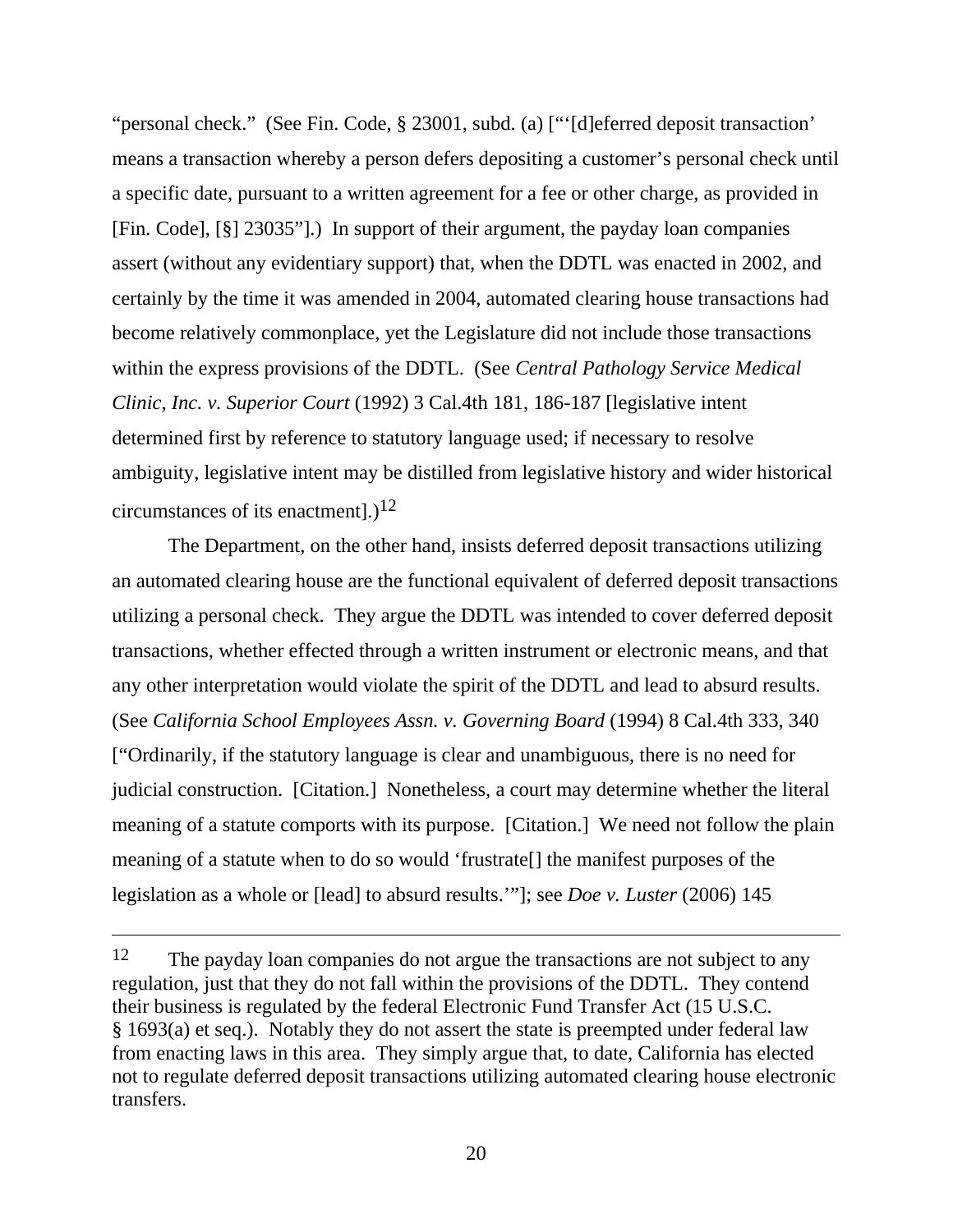Cal.App.4th 139, 147.) The Department also observes civil statutes intended for the protection of the public are generally "'broadly construed in favor of that protective purpose.'" (*Smith v. Superior Court* (2006) 39 Cal.4th 77, 92; see *People ex rel. Lungren v. Superior Court* (1996) 14 Cal.4th 294, 313.)

Both sides present substantial arguments. The literal language of the DDTL does not include automated clearing house transactions, yet it is difficult to conjure any valid policy reason for excluding consumers who obtain internet-based payday loans from the protections afforded by the law. The ideal result, of course, would be for the Legislature to resolve any ambiguity by clarifying its intent concerning the DDTL's applicability to automated clearing house transactions. (See *Miklosy v. Regents of University of California* (2008) 44 Cal.4th 876, 907 (conc. opn. of Werdegar, J.) ["I urge the Legislature to revisit this statute and if, as I suspect, it intended to create only a requirement that complainants exhaust their internal remedies, to amend the statute in a manner that makes that intent clear"].) Absent further legislative action, of course, it is the courts' responsibility to interpret the DDTL. However, in light of the significant uncertainty whether subject matter jurisdiction exists, any decision concerning the applicability of the DDTL to the transactions at issue in this case would be premature.

### **DISPOSITION**

The petition is granted in part and denied in part. Let a peremptory writ of mandate issue directing the trial court to vacate its order of October 19, 2007 denying the motion to quash service of summons and granting the preliminary injunction, conduct a new evidentiary hearing to determine whether petitioners Ameriloan, United Cash Loans, US Fast Cash, Preferred Cash and One Click Cash are sufficiently related to federally recognized Indian tribes to be entitled to the benefit of the doctrine of tribal sovereign immunity and conduct any further proceedings not inconsistent with this opinion.